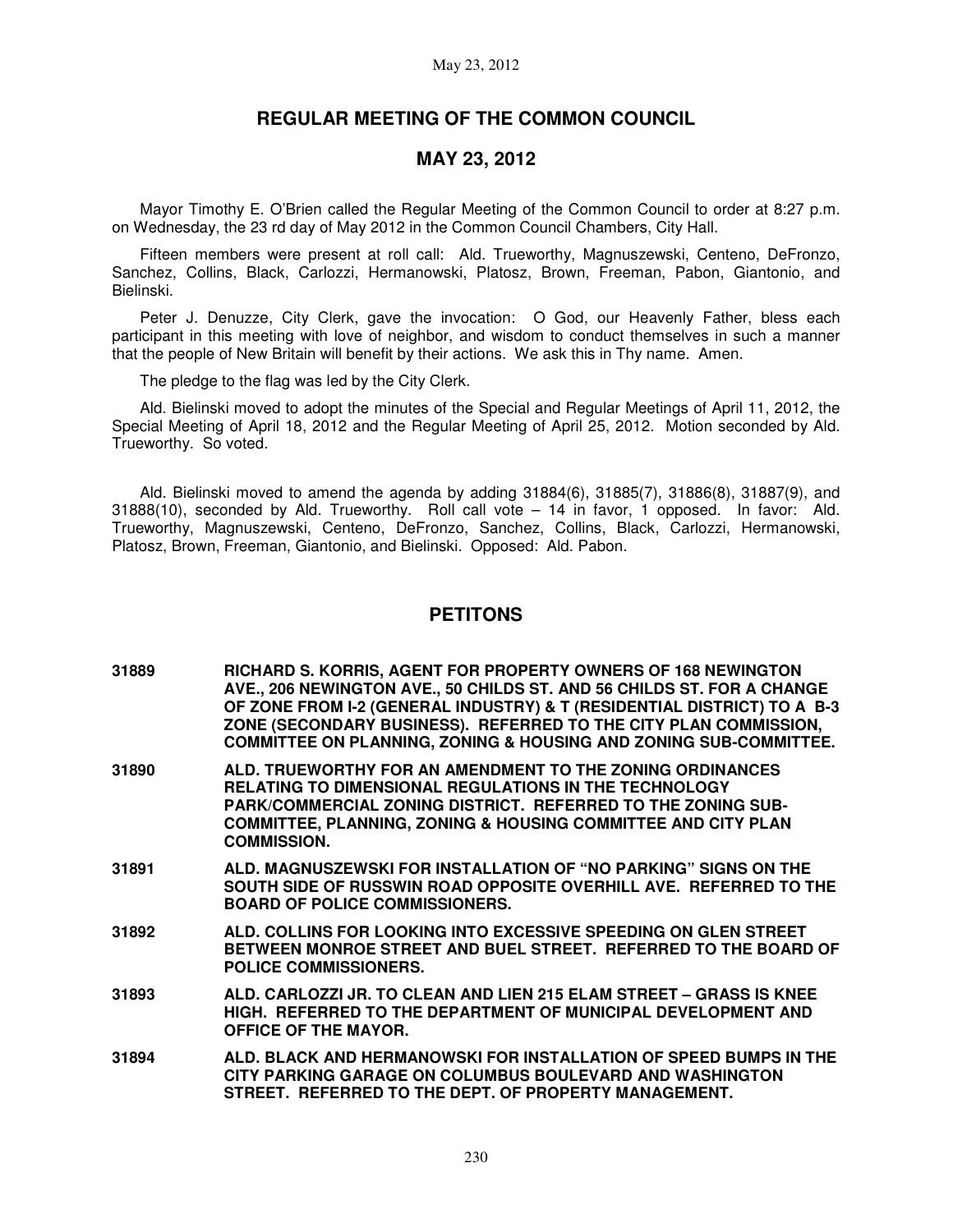#### May 23, 2012

Ald. Bielinski moved to adopt the Consent Agenda, seconded by Ald. Trueworthy. Roll call vote – all members voted in favor. Approved May 29, 2012 by Timothy E. O'Brien, Mayor.

## **CONSENT AGENDA**

## **CITY CLERK**

### **31861 RE: CLAIMS FOR INJURIES AND/OR PROPERTY DAMAGE**

To His Honor, the Mayor, and the Common Council of the City of New Britain: the undersigned beg leave to report the following:

#### CLAIMANTS NAME

- Jackson, Perry by Atty. Sally A. Roberts
- Nadeau, Charles by Atty. Paul Catalano
- Vega, Alberto

Peter J. Denuzze City Clerk

## **FINANCE DEPT.**

### **31862 RE: LINE ITEM TRANSFERS WITHIN A DEPARTMENT 04/19/2012 THRU 05/16/2012**

To His Honor, the Mayor, and the Common Council of the City of New Britain: the undersigned beg leave to report the following:

In accordance with the city of New Britain ordinance of Article VII – Finance, Section 2-494(c), the following departments have transferred monies from one line item to another within their departmental budget (total department budget has not changed). Each transfer will be continuously numbered from month to month throughout the fiscal year. This report represents the transfers executed by the mayor in accordance with the aforementioned ordinance for the period ending May 16, 2012

| 18. Department:<br>From:<br>To:<br>Amount:<br><b>Brief Description:</b> | Assessor<br>001107001-5436<br>001107001-5810<br>\$50.00                                                | (Equip. Maintenance & Repairs)<br>(Dues/Fees/Memberships)<br>Additional funds needed for continuing education at UCONN's Annual        |
|-------------------------------------------------------------------------|--------------------------------------------------------------------------------------------------------|----------------------------------------------------------------------------------------------------------------------------------------|
|                                                                         | School for Connecticut Assessors June 4-8, 2012                                                        |                                                                                                                                        |
| 19. Department:<br>From:<br>To:<br>Amount:<br><b>Brief Description:</b> | <b>Stanley Golf Course</b><br>201420101-5616<br>201420101-5435<br>\$12,000.00<br>House                 | (Chemicals/Fertilizer)<br>(Bldg. Grounds Maintenance & Repairs)<br>Funds needed to pave paths on Nine Blue Fairway and around the Club |
| 20. Department:<br>From:<br>To:<br>Amount:<br><b>Brief Description:</b> | <b>Building</b><br>001214002-5352<br>001214002-5872<br>\$2,855.00<br>Funds needed for applicant refund | (Data Processing)<br>(Refunds)                                                                                                         |
|                                                                         |                                                                                                        | Rebecca Salerni                                                                                                                        |

Deputy Finance Director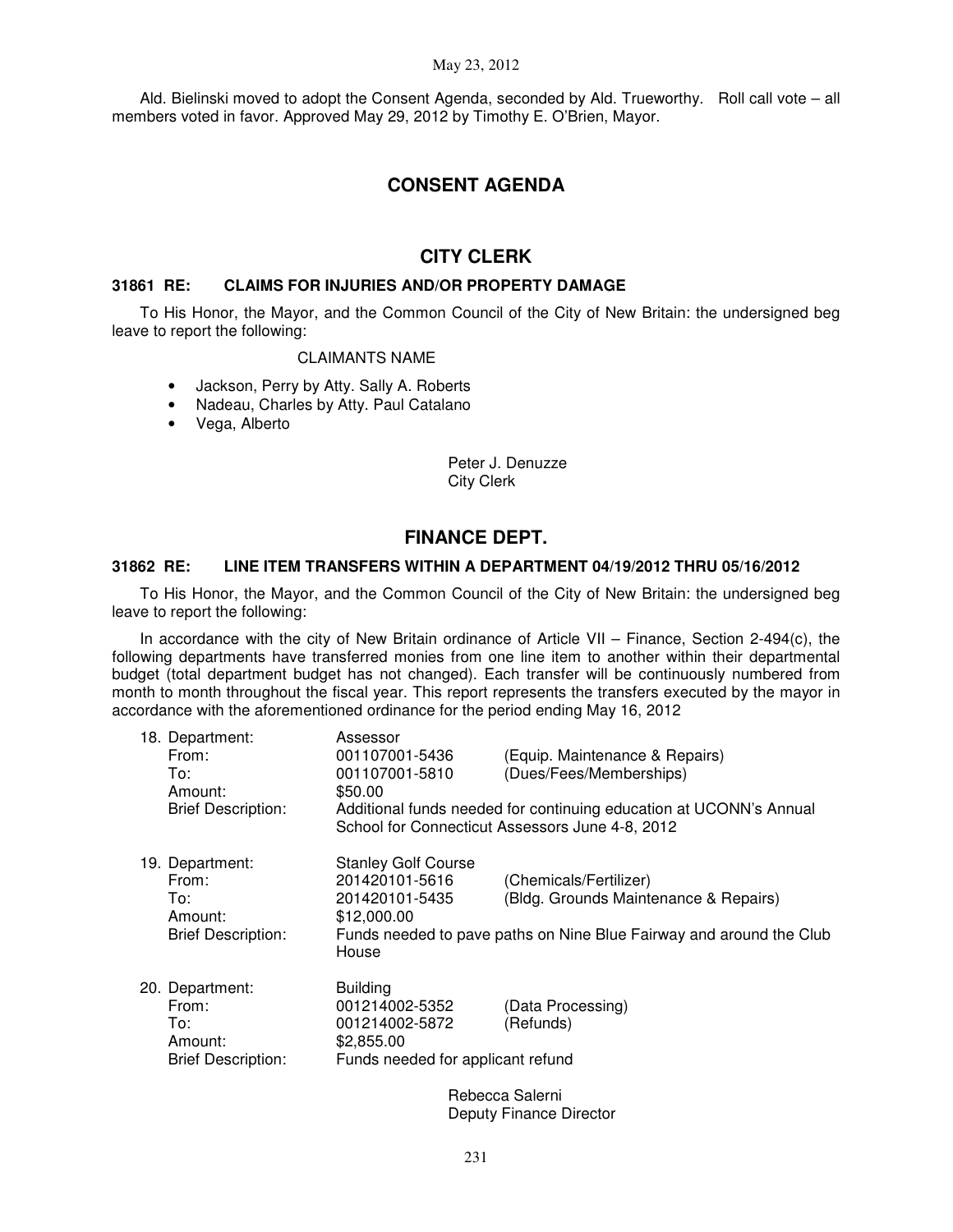## **PURCHASING DEPARTMENT**

## **31864 RE: REPAIRS TO A COMPACTOR FOR THE PUBLIC WORKS DEPARTMENT**

To His Honor, the Mayor, and the Common Council of the City of New Britain: the undersigned beg leave to report the following:

In accordance with City Code of Ordinances, Chapter 2, Article VIII, Division 1, Section 2-541 a purchase order has been requested by the Public Works Department for repairs to their Compactor.

| Supplier       | <b>Services</b>        | Price      |
|----------------|------------------------|------------|
| HO Penn        | Repairs to a Compactor | \$7.778.26 |
| Newington, CT. |                        |            |

The Public Works Department is in need of repairs to their Compactor that is located at the City's Landfill. The Compactor was not operable to compact construction and demolition debris. The hydraulic tank was leaking and had to be removed and repaired. HO Penn of Newington, CT is the sole source dealer of this Compactor in the state. They are the only one that can obtain the parts and make the needed repairs. The Purchasing Agent has verified that HO Penn is the sole source dealer of this Caterpillar Compactor in the state. Bid solicitation for the purchase of these needed repairs to the Compactor would not be beneficial to the City. Funding for this purchase is available in the Public Works Department's account number, 0082749104-5436,EBond Landfill Closure, Equipment Maintenance and Repairs.

Resolved: that the Purchasing Agent is hereby authorized to issue a Purchase Order for \$7,778.26 to HO Penn of Newington, CT for repairs to the Compactor for the Public Works Department.

> Jack Pieper Purchasing Agent

### **31865 RE: TASER CARTRIDGES AND BATTERIES FOR THE POLICE DEPARTMENT**

To His Honor, the Mayor, and the Common Council of the City of New Britain: the undersigned beg leave to report the following:

In accordance with City Code of Ordinances, Chapter 2, Article VIII, Division 1, Section 2-538 (a), a purchase order was requested by the New Britain Police Department for the purchase of Taser Cartridges and Batteries.

| Supplier            | Need Supplies           | Quantity | Unit Price | <b>Total Price</b> |
|---------------------|-------------------------|----------|------------|--------------------|
| Taser International | <b>Taser Cartridges</b> | 500      | \$24.95    | \$12.475.00        |
| Scottsdale, AZ.     | <b>Taser Batteries</b>  | 30       | \$38.95    | \$1.168.50         |
|                     |                         |          |            |                    |

 Total Cost: \$13,643.50

The New Britain Police Department has requested the purchase of Taser Cartridges and Batteries. Taser International is the manufacturer of the Taser Cartridges and Batteries. They no longer have a dealer in the State of Connecticut where their products can be purchased. All purchases for the Taser Cartridges and Battery must be made directly from them. The Purchasing Agent verified this and has been in contact with Taser International. Therefore bid solicitation for the purchase of the Taser, Cartridges and Batteries would not be beneficial to the City. Funding is available for this purchase in the Police Department's account numbers 001211015-5614, General Fund, Ammunitions and Explosives.

RESOLVED: That the Purchasing Agent is hereby authorized to issue a purchase order for \$13,643.50 to Taser International of Scottsdale, AZ for the purchase of Taser, Cartridges and Batteries for the New Britain Police Department.

### Jack Pieper Purchasing Agent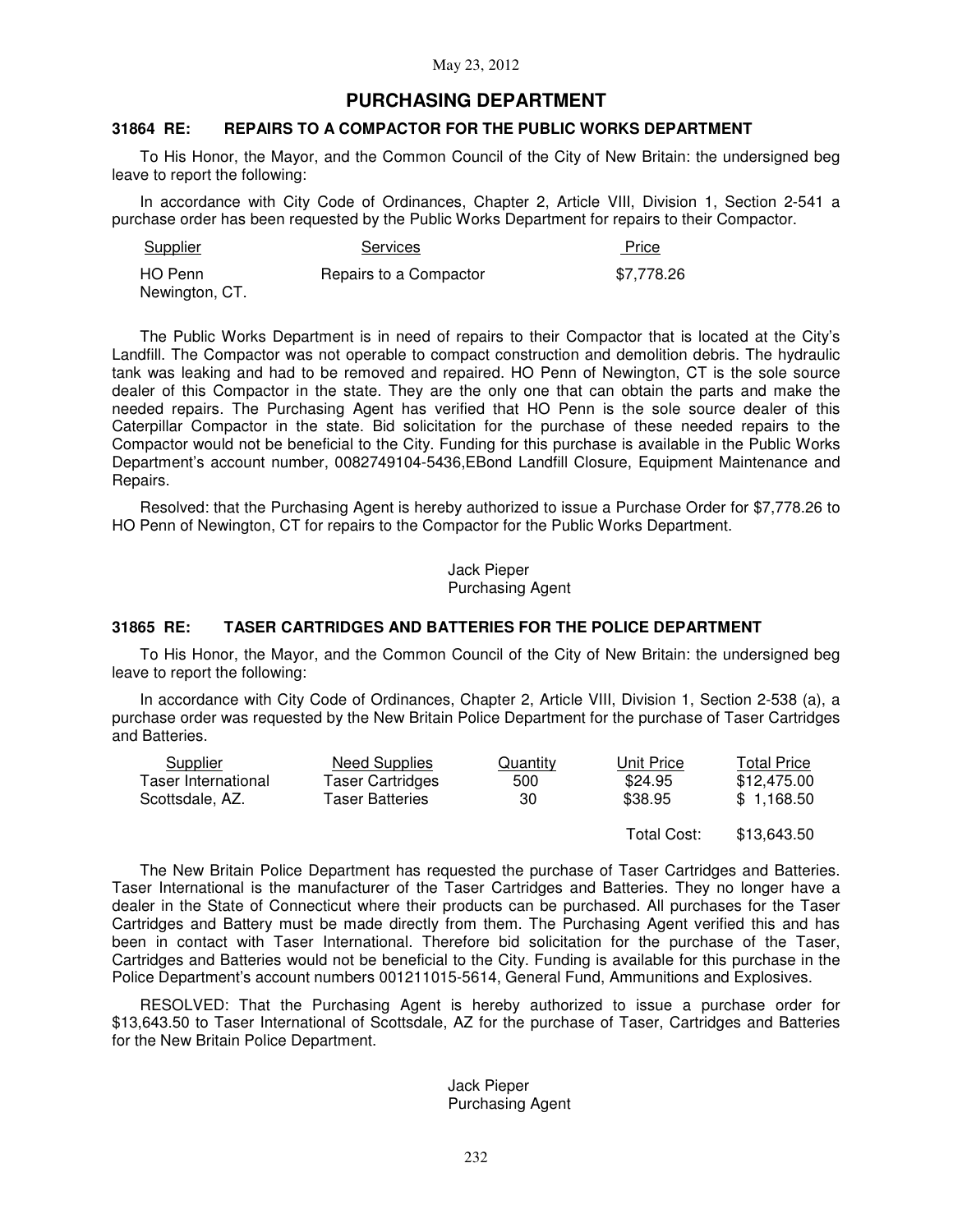### **31866 RE: RIOT CONTROL SPRAY, TEARGAS, FOAM BATON AND FLASH BANG ROUNDS FOR THE POLICE DEPARTMENT**

To His Honor, the Mayor, and the Common Council of the City of New Britain: the undersigned beg leave to report the following:

In accordance with City Code of Ordinances, Chapter 2, Article VIII, Division 1, Section 2-538 (a), a purchase order was requested by the New Britain Police Department for the purchase of Riot Control Spray, Teargas, Foam Baton and Flash Bang Rounds.

| Supplier                                             | Need Supplies                                                    | Total Price |
|------------------------------------------------------|------------------------------------------------------------------|-------------|
| Witmer Public Safety Group, Inc.<br>Coatesville, PA. | Riot Control Spray. Teargas, Foam<br>Baton and Flash Bang Rounds | \$3.426.41  |

The New Britain Police Department requested the purchase of Riot Control Spray, Teargas, Foam Baton and Flash Bang Rounds for Swat Control. Combined Tactical Systems is the manufacturer of these items. Witmer Public Safety Group, Inc is the only authorized distributor for Combined Tactical Systems in New England. The Purchasing Agent has verified this and has documentation from Combinded Tactical Systems that Witmer Public Safety Group, Inc is their sole source dealer in the area. Therefore bid solicitation for the purchase of the Riot Control Spray, Teargas, Foam Baton and Flash Bang Rounds would not be beneficial to the City. Funding is available for this purchase in the Police Department's account numbers 001211015-5614, General Fund, Ammunitions and Explosives.

RESOLVED: That the Purchasing Agent is hereby authorized to issue a purchase order for \$3,426.41 to Witmer Public Safety Group, Inc of Coatesville, PA. for the purchase of Riot Control Spray, Teargas, Foam Baton and Flash Bang Rounds for the New Britain Police Department.

> Jack Pieper Purchasing Agent

### **31867 RE: CROWN VICTORIA POLICE INTERCEPTORS FOR THE POLICE DEPARTMENT**

To His Honor, the Mayor, and the Common Council of the City of New Britain: the undersigned beg leave to report the following:

In accordance with City Code of Ordinances, Chapter 2, Article VIII, Division 1, Section 2-538 (a), a purchase order was requested by the New Britain Police Department for the following under the Sate of Connecticut's Cooperative Purchasing Plan:

| Supplier                      | Item                     | Quantity           | Unit Price   |
|-------------------------------|--------------------------|--------------------|--------------|
| <b>MHQ Municipal Vehicles</b> | 2011 Ford Crown Victoria |                    | \$23,985,00  |
| Marlboro, MA.                 | Police Interceptors      |                    |              |
|                               |                          | <b>Total Price</b> | \$191,880.00 |

The New Britain Police Department requested the purchase of eight (8) 2011 new Ford Crown Victoria Police Interceptors from MHQ Municipal Vehicles. Ford no longer makes the Crown Victoria Police Interceptors due to federal requirements that all new vehicles have uni-body construction rather than platform bodies. The Crown Victoria Police Interceptor was replaced by a smaller Ford Taurus model. MHQ Municipal Vehicles purchased a large quantity of Crown Victoria Police Interceptors before Ford stop making them and is the only area dealer that still has inventory of them. MHQ Municipal Vehicles was awarded our City Bid 3617, for the purchase of eight (8) new Crown Victoria Police Interceptors on July 12, 2011 per resolution 31492. MHQ Municipal Vehicles has agreed to sell the Crown Victoria Police Interceptor that they have in stock to the City at their bid price that they submitted last year. The new Police Interceptors that are being produced by the car manufacturers cost more money. This will reduce the number of police interceptors that can be purchased from eight (8) to seven (7) because it will be over budget for the funding of this purchase. Also by purchasing the new Crown Victoria Police Interceptors the Police Department can re-use the existing interior cages and driver/passenger plexiglass separator system from the existing Crown Victoria Police Interceptors that are being replaced which will save the City \$2,000.00 to \$3,500.00 per car. The funding for this purchase was approved by the Common Council at their October 13, 2010 meeting, Resolution # 31127-2, Appropriation and Bond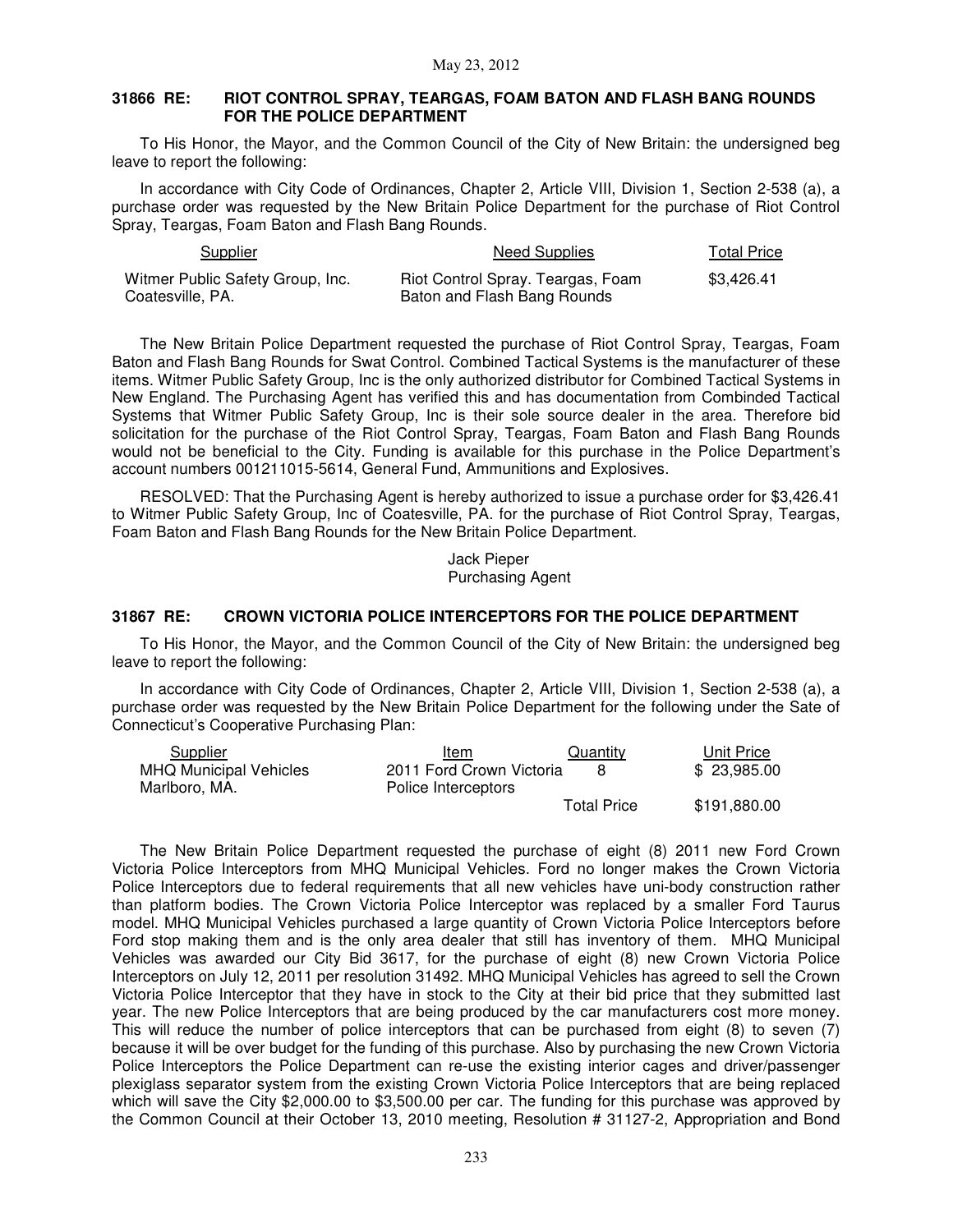Authorization for the purchase of various Capital Equipment and is available in the New Britain Police Department's account number, JL#0041100211-56129, Marked Patrol Cars.

RESOLVED: That the Purchasing Agent is hereby authorized to issue a purchase order to MHQ Municipal Vehicles of Marlboro MA for \$191,880.00 for eight (8) new 2011 Crown Victoria Police Interceptors for the New Britain Police Department per MHQ Municipal Vehicles Bid 3617 pricing.

### Jack Pieper Purchasing Agent

### **31868 RE: WATER METERS FOR THE WATER DEPT.**

To His Honor, the Mayor, and the Common Council of the City of New Britain: the undersigned beg leave to report the following:

Public Bid No. 3659 was solicited and received in accordance with the Purchasing Ordinances of the City of New Britain for various size Water Meters for the Water Department. Funding is available for this purchase within the Water Department's account number 9303500204-5659, Water Maintenance Expense, Operating Material and Supplies.

Invitations to bid were solicited and the bid was duly advertised in the New Britain Herald Newspaper, the City and State of Connecticut's Department of Administration Services websites and mailed to thirteen (13) Water Meter Companies. The Purchasing Agent did not receive any letters from the Water Meter Companies on the mailing list who indicated that they could not provide a response to the bid request. Responses received are on file in the Town Clerk's Office.

The bids were reviewed for conformance to specifications by the Water Department's Administration and the Purchasing Agent. Therefore the Director of the Water Department is recommending that the bid be awarded to Ti-Sales of Sudbury, MA. which was the lowest bidder and met all of the bid specifications for the Water Meters.

Ti-Sales supplied the Water Meters to the New Britain Water Department last year. The bid results have also been presented to the Water Commission at their May 08, 2012 meeting. At this meeting they approved the Director of the Water Department's recommendation and the purchase of the Water Meters from Ti-Sales of Sudbury, MA

RESOLVED: That the Purchasing Agent is authorized to issue a standing purchase order to Ti-Sales of Sudbury, MA for the purchase of various size Water Meters on and as need basis per the attached pricing, terms and specifications of Public Bid No. 3659. İ

> Jack Pieper Purchasing Agent

### **31869 RE: CHEMICALS, FERTILIZERS, GRASSES AND PESTICIDES FOR THE PARKS DEPARTMENT AND STANLEY GOLF COURSE**

To His Honor, the Mayor, and the Common Council of the City of New Britain: the undersigned beg leave to report the following:

Public Bid No. 3666 was solicited and received in accordance with the Purchasing Ordinances of the City of New Britain for required purchases of Chemicals, Fertilizers, Grasses and Pesticides for the Stanley Golf Course and Parks and Recreations Department. Funding is available for these purchases within the Stanley Golf Course's account number 2011420101-5616, Operational Fund, Fertilizers and Chemicals in the Park and Recreations' Account Number 001419003-5659, General Fund, Horticulture, Operating Materials and Supplies.

Invitations to bid were solicited and the bid was duly advertised in the New Britain Herald Newspaper, the City and State of Connecticut's Department of Administration Services websites and mailed to twentytwo (22) Chemical, Fertilizer, Grass and Pesticide Companies. The Purchasing Agent did not receive any letters from the Chemical, Fertilizer, Grass and Pesticide Companies on the mailing list indicating they could not provide a response to the bid request. The responses received are on file in the Town Clerk's Office..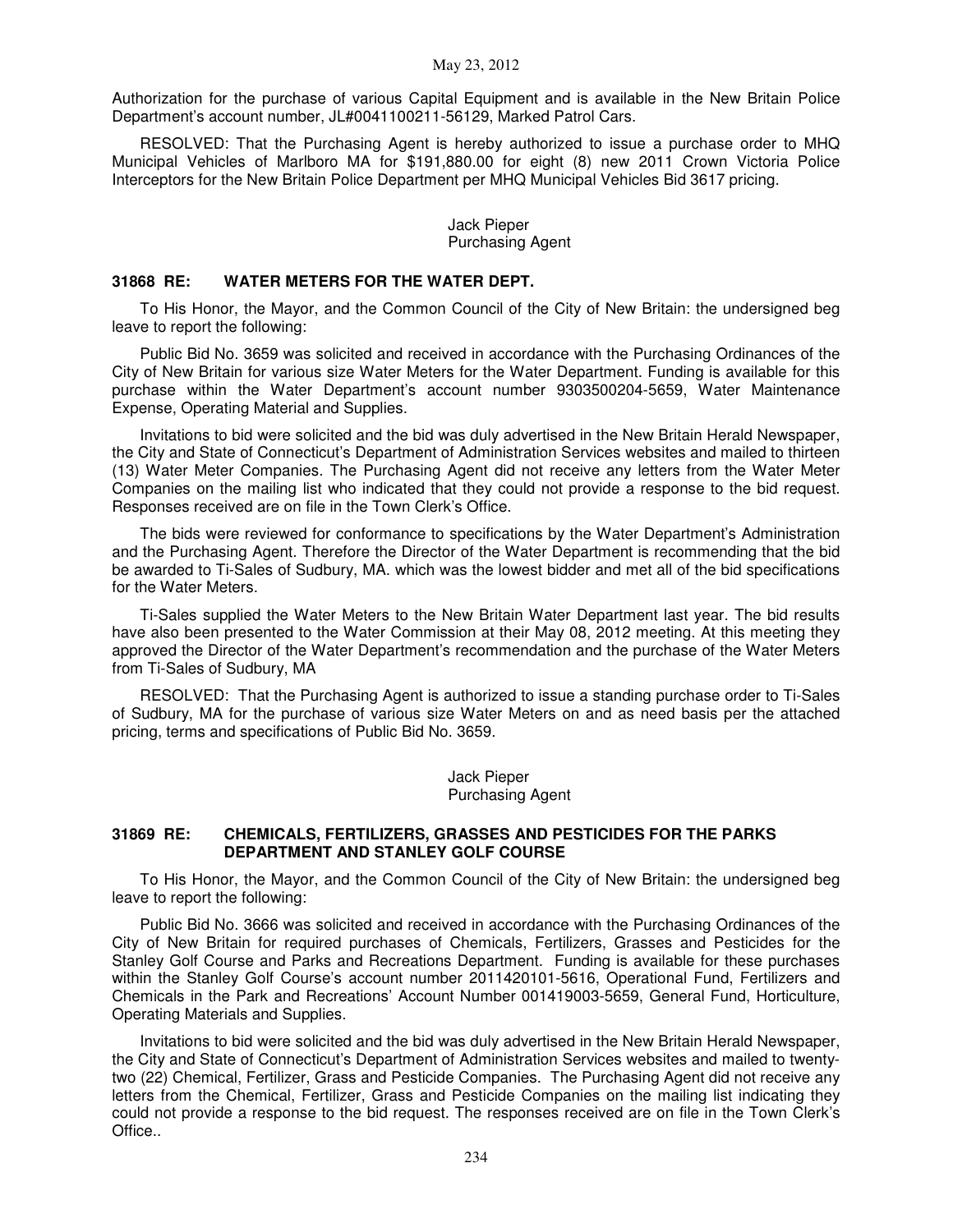The bids were reviewed for conformance with specifications by Parks Department and, Stanley Golf Course Administration as well as the Purchasing Agent. Considerations in determining the awards were:

- In some instances two awards were made. Patents on the formulations of many previously purchased products have run out, and generic forms have emerged. In those cases a brand name and a generic product have been chosen. Generics, which do not have a proven track record, will be tested during the season.
- Ties were awarded in accordance with City of New Britain Code of Ordinance section 2-573.
- In some cases it appears that the low bidder was not selected; however, not all bidders submitted responses on the correct unit size. Conversions were made by Golf Course Administration for comparison.
- In some cases Bidders supplied the same prices because they are agents or distributors for the manufacturer of the Chemicals, Fertilizers, Grasses and Pesticides. This will enable the Parks Department and Stanley Golf Course to obtain the needed items if one of the agents or distributors cannot supply them in a timely manner.

Therefore, the Director of the Parks and Recreation Department is recommending that the bid be awarded to following companies, Hart Seed of Wethersfield, CT, Tom Irwin, Inc of Burlington, MA., Metro Turf of Danbury, CT, D&S of Durham, CT, Tuckahoe Turf Farms of Canton, MA., Cardinal Inc., of Unionville, CT., Harrell LLC of Lakeland, FL., Agrium Advanced Technologies of Loveland, CO., Pro-Lawn Supply of Worcester, MA., Atlantic Golf and Turf of N. Hampton, MA., John Deer Landscapes of Cleveland OH., Winding Brook Turf Farm of Wethersfield, CT.

RESOLVED: That the Purchasing Agent is hereby authorized to issue purchase orders to Hart Seed of Wethersfield, CT, Tom Irwin, Inc of Burlington, MA., Metro Turf of Danbury, CT, D&S of Durham, CT, Tuckahoe Turf Farms of Canton, MA., Cardinal Inc., of Unionville, CT., Harrell LLC of Lakeland, FL., Agrium Advanced Technologies of Loveland, CO., Pro-Lawn Supply of Worcester, MA., Atlantic Golf and Turf of N. Hampton, MA., John Deer Landscapes of Cleveland OH., Winding Brook Turf Farm of Wethersfield, CT. on an as-needed basis, from June 1, 2012 to May 31, 2013 as per the selected prices highlighted on the attachment as well as the specifications, terms and conditions of Public Bid No. 3666.

### Jack Pieper Purchasing Agent

### **31870 RE: TESTING AND CALIBRATION OF LARGE WATER METERS FOR THE WATER DEPT.**

To His Honor, the Mayor, and the Common Council of the City of New Britain: the undersigned beg leave to report the following:

Public Bid No. 3661 was solicited and received in accordance with the Purchasing Ordinances of the City of New Britain for Testing and Calibration of Large Water Meters for the Water Department. Funding is available for this purchase within the Water Department's account number 9303500204-5659, Water Maintenance Expense, Operating Material and Supplies.

Invitations to bid were solicited and the bid was duly advertised in the New Britain Herald Newspaper, the City and State of Connecticut's Department of Administration Services websites and mailed to fourteen (14) Water Meter Testing and Calibration Companies. The Purchasing Agent did not receive any letters from the Water Meter Testing and Calibration Companies on the mailing list who indicated that they could not provide a response to the bid request. The responses received are on file in the Town Clerk's Office.

The bids were reviewed for conformance to specifications by the Water Department's Administration and the Purchasing Agent. Therefore the Director of the Water Department is recommending that the bid be awarded for the Testing and Calibration of large Water Meters to Toomey Water Services Inc of Brookfield, MA who was the lowest bidder for this service. They have provided this service to the Water Department in the past and was awarded the bid last year. The bid results were presented to the Water Commission at their May 08, 2012 meeting. At this meeting they approved the Director of the Water Department's recommendation to award the bid for the Testing and Calibration of the Large Water Meters to Toomey Water Services Inc of Brookfield, MA.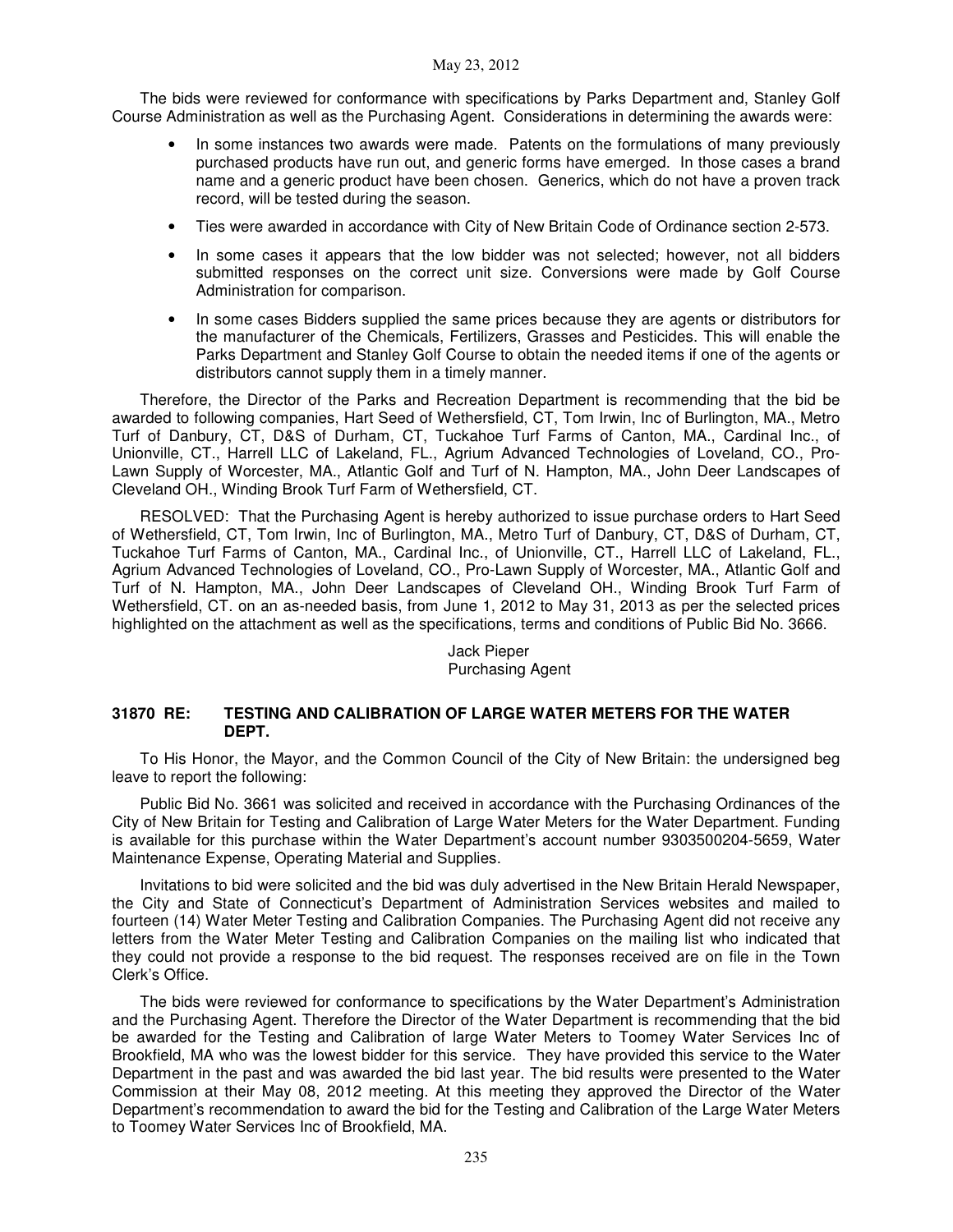RESOLVED: That the Purchasing Agent is hereby authorized to issue a standing purchase order to Toomey Water Services Inc of Brookfield, MA for the Testing and Calibration of Large Water Meters at a price of \$158.74 per meter for the Water Department, per the terms and specifications of Public Bid No. 3661.

> Jack Pieper Purchasing Agent

#### **31871 RE: CHEMICALS AND GASES FOR THE WATER DEPARTMENT**

To His Honor, the Mayor, and the Common Council of the City of New Britain: the undersigned beg leave to report the following:

Public Bid No. 3669 was solicited and received in accordance with the Purchasing Ordinances of the City of New Britain for Chemicals and Gases for the Water Department. Funds are available for this purchase within the Water Department's account number 9303500103-5616, Water Treatment Expenses, Chemicals.

Invitations to bid were solicited and the bid was duly advertised in the New Britain Herald Newspaper, the City and State of Connecticut's Department of Administration Services websites and mailed to sixtythree (63) Chemical and Gas Companies. The Purchasing Agent did not receive any letters from the Chemical and Gas Companies on the mailing list indicating they could not provide a response to the bid request. The responses received are on file in the Town Clerk's Office.

The bids were reviewed for conformance to specifications by the Water Department Administration and the Purchasing Agent. Only one (1) bid was received for Liquid Oxygen. The bid price was 40% higher than last year so it will be put back out to bid to see if a lower price can be obtained. The low bid for Potassium Permanganate was a foreign made product and it would not work well with our chemical delivery system. Because of this the bid for Potassium Permanganate should be awarded to the next lowest bidder who meets the bid specifications for this item. Therefore the Director of the Water Department is recommending the bid be awarded to the following chemical companies, Borden & Remington of Fall River MA., Holland Company of Adams MA., Nichem Company, of Hillside, NJ., Carmeuse Natural Chemical of Pittsburg, PA., Coyne Chemical of Croydon, PA., Chemrite of Buford, GA., Mann Chemicals of Warwick, RI., American International of Framingham, MA., and Monson Companies of South Portland, ME. who submitted the lowest bid price for the Chemicals and Gas which is highlighted on the attachment. The bid results have also been presented to the Water Commission at their May 8, 2012 meeting. At this meeting they approved the Director of the Water Department's recommendation to purchase the Chemicals and Gases from the indicated companies

RESOLVED: That the Purchasing Agent be and is hereby authorized to issue standing purchase orders to Borden & Remington of Fall River MA., Holland Company of Adams MA., Nichem Company, of Hillside, NJ., Carmeuse Natural Chemical of Pittsburg, PA., Coyne Chemical of Croydon, PA., Chemrite of Buford, GA., Mann Chemicals of Warwick, RI., American International of Framingham, MA., and Monson Companies of South Portland, ME. whose prices are highlighted on the attachment to provide for the Water Department's annual Chemical and Gas requirements, per the terms and specifications of Public Bid No. 3669

> Jack Pieper Purchasing Agent

### **31872 RE: SUMMER BUS TRANSPORTATION FOR THE PARKS AND RECREATION DEPARTMENT**

To His Honor, the Mayor, and the Common Council of the City of New Britain: the undersigned beg leave to report the following:

Public Bid No. 3663 was solicited and received in accordance with the Purchasing Ordinances of the City of New Britain for Summer Bus Transportation for the Parks and Recreation Department. Funding will be available for this purchase in the Parks and Recreation Department's Account Numbers 001420001- 5440, Recreational Programs, Rental Supplies and Equipment.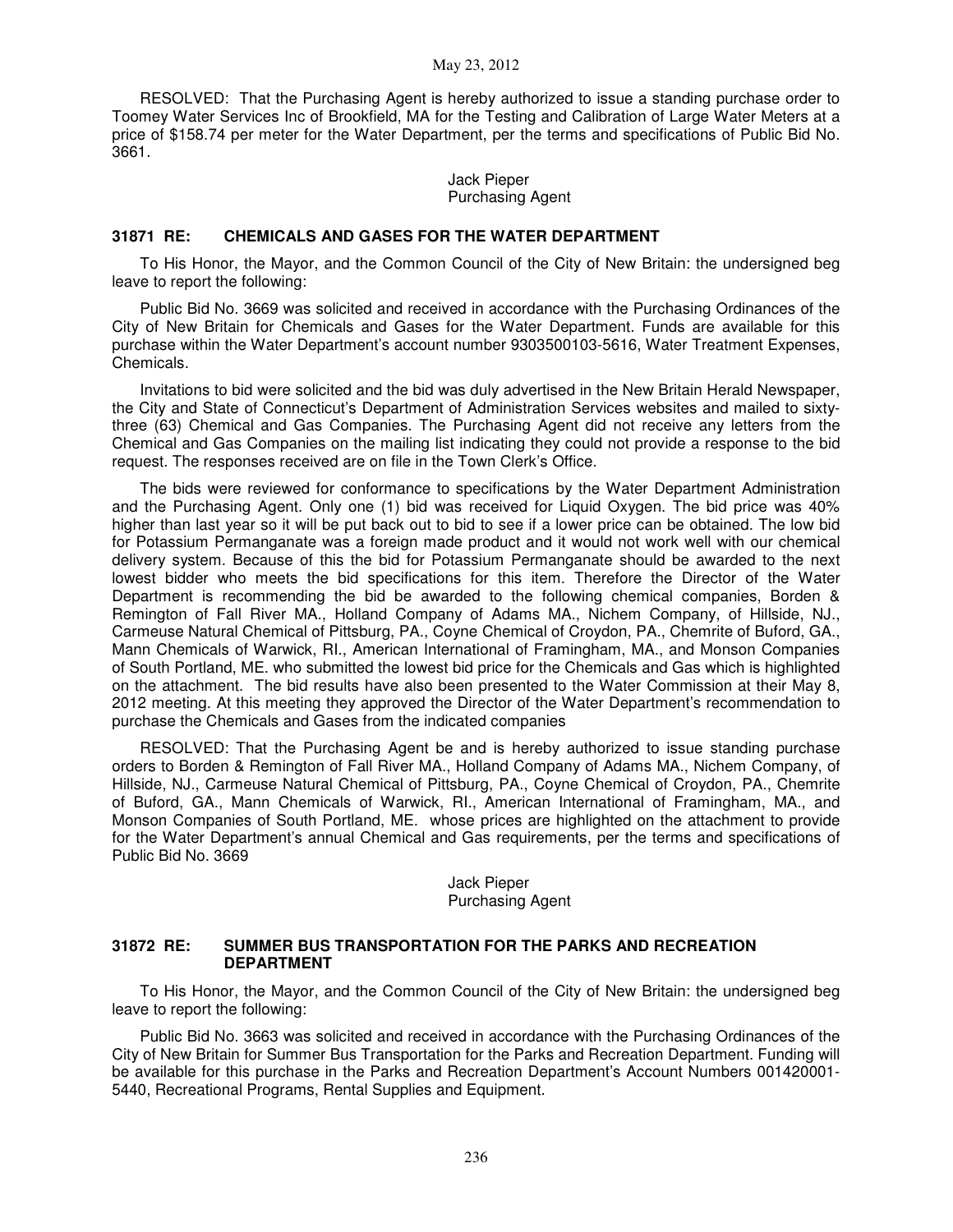Invitations to bid were solicited and the bid was duly advertised in the New Britain Herald Newspaper, the City and State of Connecticut's Department of Administration Services websites and mailed to eight (8) Bus Transportation Companies. The Purchasing Agent did not receive any letters from the Bus Transportation Companies on the mailing list who indicated that they could not provide a response to the bid request. Only two (2) responses were received. The responses are on file in the Town Clerk's Office.

The bid was reviewed for conformance to specifications by the Parks and Recreation Department Administration and the Purchasing Agent. Dattco Inc., a New Britain based company, was within 10% of the lowest bidder's price who was not a New Britain based company for the daily rate per bus. Per City Ordinance Section 2-578 item 10, Dattco, Inc agreed to lower their bid to match the price submitted by the lowest bidder for the daily rate per bus. Dattco Inc did submit the lowest hourly rate bid for any additional buses needed by the Parks and Recreation Department. Therefore the Director of Parks and Recreation is recommending that the bid be awarded to Dattco, Inc of New Britain CT for providing Summer Bus Transportation to the Park and Recreation Department this year.

RESOLVED: That the Purchasing Agent is hereby authorized to enter into a contract and issue a Purchase Order to Dattco, Inc of New Britain, CT for the 2012 Summer Bus Transportation for the Parks and Recreation Department at a daily rate of \$185.00 per bus and at a rate of \$55.00 per hour for any additional buses needed, per the terms and specifications of Public Bid No. 3663

> Jack Pieper Purchasing Agent

### **31873 RE: DUCTILE IRON PIPES FOR THE WATER DEPARTMENT**

To His Honor, the Mayor, and the Common Council of the City of New Britain: the undersigned beg leave to report the following:

Public Bid No. 3660 was solicited and received in accordance with the Purchasing Ordinances of the City of New Britain for Ductile Iron Pipes of various sizes for the Water Department. Funding is available for this purchase within the Water Department's Account Number, 9303500204-5659, Water Maintenance Expense, Operating Material and Supplies.

Invitations to bid were solicited and the bid was duly advertised in the New Britain Herald newspaper, the City and State of Connecticut's Department of Administration Services websites and mailed to eighteen (18) Pipe Companies. The Purchasing Agent did not receive any letters from the Pipe Companies on the mailing list who indicated that they could not respond to the bid request. The responses received are on file in the Town Clerk's Office.

The bids were reviewed for conformance to specifications by the Water Department's Administration and the Purchasing Agent. HD Supply Waterworks which is a New Britain based company has submitted a bid that met all the bid specifications and was the lowest bidder for all of the Ductile Iron Pipe. Therefore the Director of the Water Department is recommending that the bid be awarded to HD Supply Waterworks of New Britain, CT. The bid results were presented to the Water Commission at their May 08, 2012 meeting. At this meeting they approved the Director of the Water Department's recommendation for the purchase of the Ductile Iron Pipes from HD Supply Waterworks of New Britain, CT.

RESOLVED: That the Purchasing Agent is hereby authorized to issue a standing purchase order to HD Supply Waterworks of New Britain, CT for the purchase of Ductile Iron Pipes as per the attached prices, specifications and terms of Public Bid No 3660.

> Jack Pieper Purchasing Agent

### **31874 RE: FIRE HYDRANTS FOR THE WATER DEPARTMENT**

To His Honor, the Mayor, and the Common Council of the City of New Britain: the undersigned beg leave to report the following:

Public Bid No. 3658 was solicited and received in accordance with the Purchasing Ordinances of the City of New Britain for Fire Hydrants for the Water Department. Funding is available for this purchase within the Water Department's account number, 9303500204-5659, Water Maintenance Expense, Operating Material and Supplies.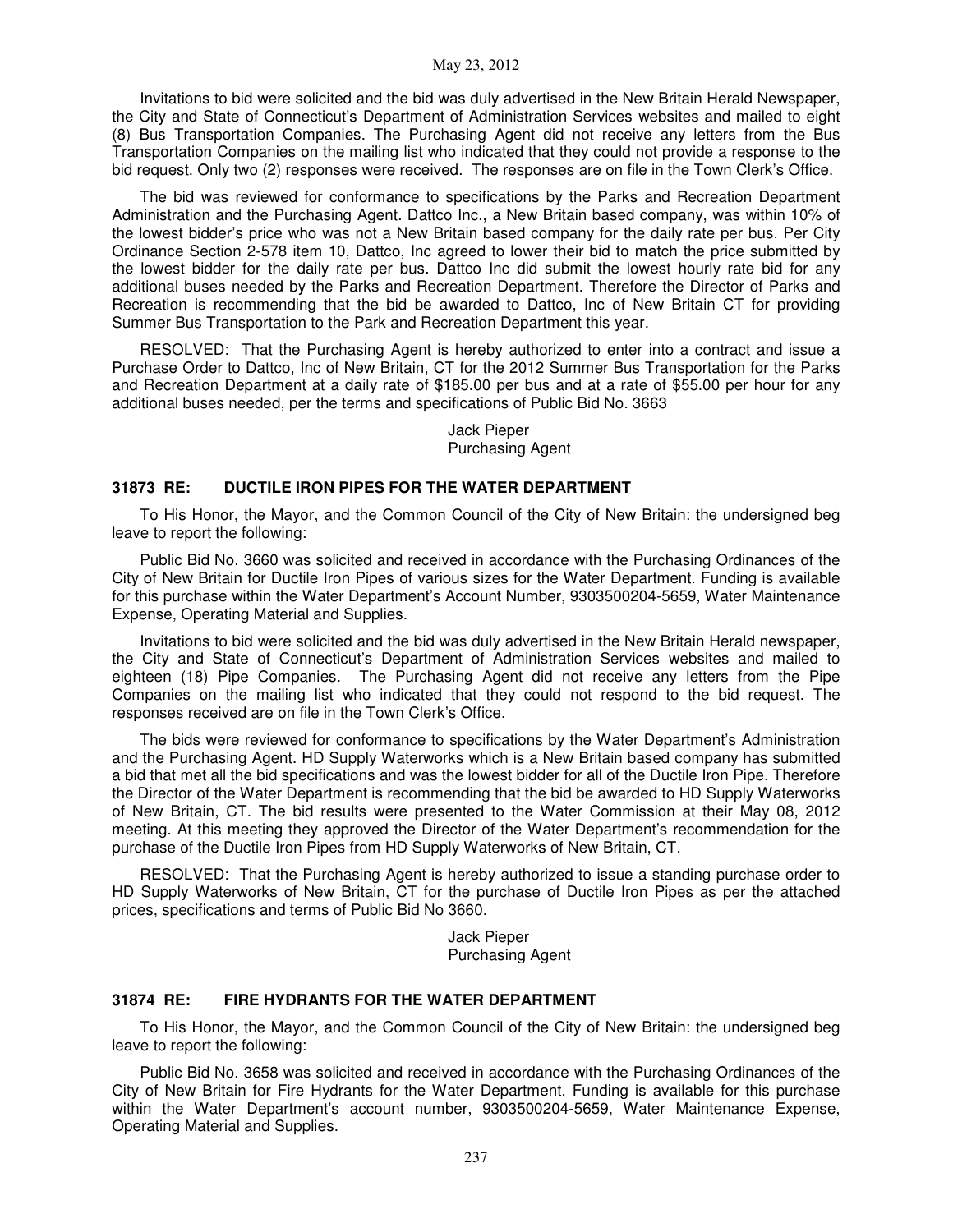Invitations to bid were solicited and the bid was duly advertised in the New Britain Herald Newspaper, the City and State of Connecticut's Department of Administration Services websites and mailed to twentyone (21) Fire Hydrant Companies. The Purchasing Agent did not receive any letters from the Fire Hydrant Companies on the mailing list who indicated they could not provide a response to the bid request. The responses received are on file in the Town Clerk's Office.

The bid was reviewed for conformance to specifications by the Water Department's Administration and the Purchasing Agent. HD Supply Waterworks which is a New Britain based company has submitted a bid that met all bid specifications and was within 10% of the lowest bid submitted by a company located within the state. Per City Ordinance Section 2-578 item 10, HD Supply Waterworks agreed to lower their bid to match the price submitted by the lowest bidder. Therefore the Director of the Water Department is recommending that the bid be awarded to HD Supply Waterworks of New Britain, CT who met all of the bid specifications for the Fire Hydrants. The bid results were presented to the Water Commission at their May 08, 2012 meeting. At this meeting they approved the Director of the Water Department's recommendations for the purchase of the Fire Hydrants from HD Supply Waterworks of New Britain, CT.

RESOLVED: That the Purchasing Agent is hereby authorized to issue a standing purchase order to HD Supply Waterworks of New Britain, CT at the unit price of \$1,840.17 per Fire Hydrant per the terms and specifications of Public Bid No. 3658.

### Jack Pieper Purchasing Agent

### **31875 RE: RESILIENT WEDGES AND BUTTERFLY WATER VALVES FOR THE WATER DEPT.**

To His Honor, the Mayor, and the Common Council of the City of New Britain: the undersigned beg leave to report the following:

Public Bid No. 3662 was solicited and received in accordance with the Purchasing Ordinances of the City of New Britain for Resilient Wedges and Butterfly Water Valves for the Water Department. Funding is available for this purchase within the Water Department's account number, 9303500204-5659, Water Maintenance Expense, Operating Material and Supplies.

Invitations to bid were solicited and the bid was duly advertised in the New Britain Herald newspaper, the City and State of Connecticut's Department of Administration Services websites and mailed to thirteen (13) Resilient Wedge and Butterfly Water Valve Companies. The Purchasing Agent did not receive any letters from the Resilient Wedge and Butterfly Water Valve Companies on the mailing list who indicated they could not provide a response to the bid request. The responses received are on file in the Town Clerk's Office.

The bids were reviewed for conformance to specifications by the Water Department's Administration and the Purchasing Agent. HD Supply Waterworks, which is a New Britain based company has submitted a bid that met all bid specifications and was within 10% of the lowest bid submitted by a company located within the state. Per City Ordinance Section 2-578 item 10, HD Supply Waterworks agreed to lower their bid to match the prices submitted by the lowest bidder. Therefore the Director of the Water Department is recommending that the bid be awarded to HD Supply Waterworks of New Britain, CT who met all of the bid specifications for the Resilient Wedges and Butterfly Water Valves. The bid results were presented to the Water Commission at their May 08, 2012 meeting. At this meeting they approved the Director of the Water Department's recommendations for the purchase of the Resilient Wedges and Butterfly Water Valves from HD Supply Waterworks of New Britain, CT.

RESOLVED: That the Purchasing Agent is authorized to issue a standing purchase order to HD Supply Waterworks of New Britain, CT. for the Purchase of Resilient Wedges and Butterfly Water Valves per the attached prices, specifications and terms of Public Bid No. 3662.

> Jack Pieper Purchasing Agent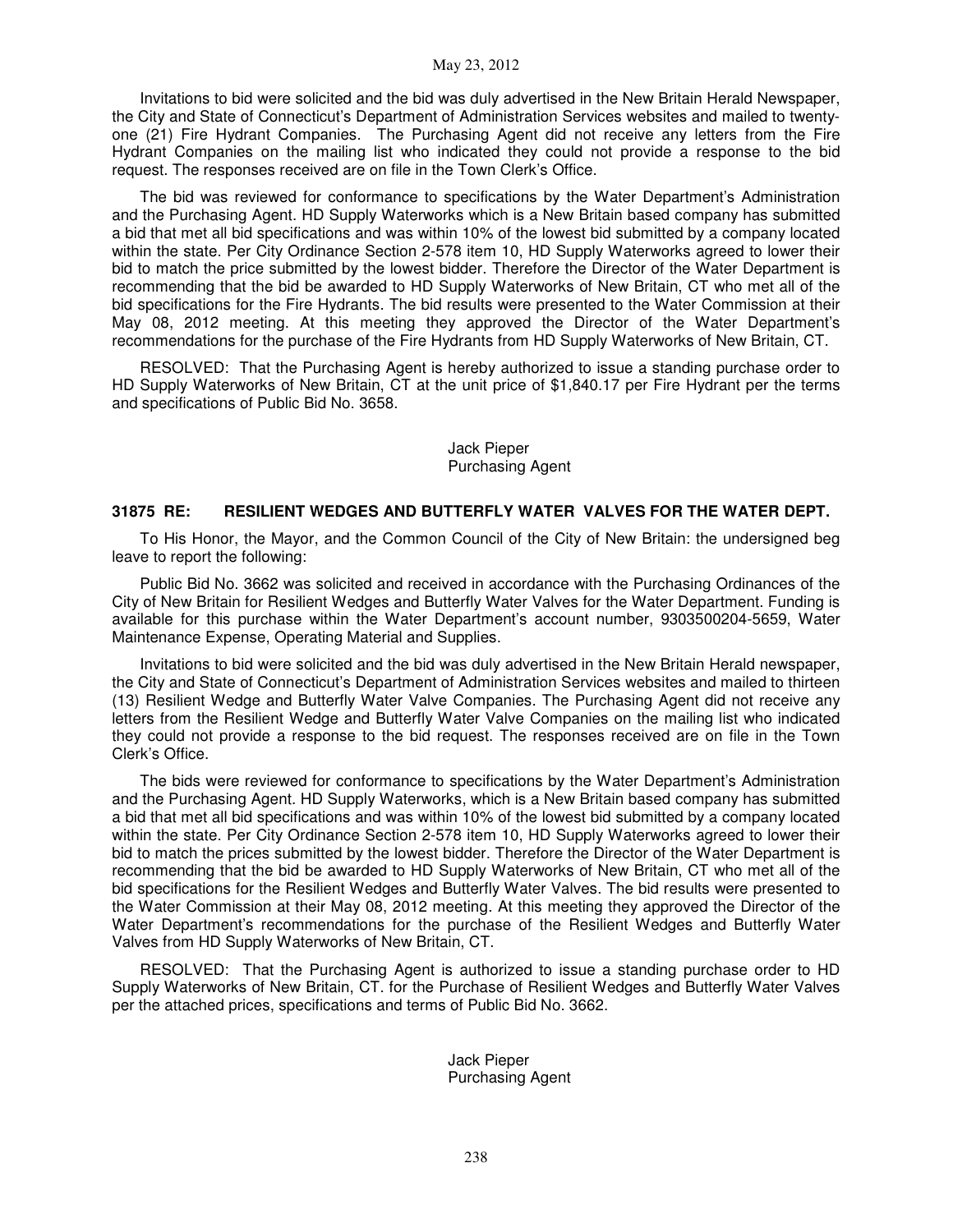### **31877 RE: BAND SHELL ROOF REPLACEMENT AT WALNUT HILL PARK FOR THE PARKS AND RECREATION DEPARTMENT**

To His Honor, the Mayor, and the Common Council of the City of New Britain: the undersigned beg leave to report the following:

Public Bid No. 3673 was solicited and received in accordance with the Purchasing Ordinances of the City of New Britain for the Band Shell Roof Replacement at Walnut Hill Park for the Parks and Recreation Department. Funding for the Band Shell Roof Replacement at Walnut Hill Park is available in the Parks and Recreation Department's account number, 283420111-5440, Recreation Donations, Rentals, Supplies and Equipment.

Invitations to bid were solicited and the bid was duly advertised in the New Britain Herald Newspaper, the City and State of Connecticut's Department of Administration Services websites and mailed to twentyfive (25) Roofing Companies. The Purchasing Agent did not receive any letters from the Roofing Companies on the mailing list who indicated that they could not respond to the bid request. The responses received are on file in the Town Clerk's Office.

The bids were reviewed for conformance to specifications by the Parks and Recreation Department's Administration, the City's On-call Engineering Company associated with this project and the Purchasing Agent. Therefore the Director of the Parks and Recreation Department is recommending the bid be awarded to MDM Engineering, Inc of Quinebaug, CT who was the lowest responsible bidder and met all of the bid specifications.

RESOLVED: That the Purchasing Agent is hereby authorized to issue a Purchase Order for \$67,700.00 and enter into a contract with MDM Engineering, Inc of Quinebaug, CT for the Band Shell Roof Replacement at Walnut Hill Park for the Parks and Recreation Department per the terms and specifications of Public Bid No. 3673.

> Jack Pieper Purchasing Agent

# **DEPARTMENT OF PUBLIC WORKS**

### **31808-1 RE: ROAD CONDITIONS – PUTNAM STREET AND TALCOTT STREET**

To His Honor, the Mayor, and the Common Council of the City of New Britain: the undersigned beg leave to report the following:

Putnam and Talcott Streets, in the vicinity of Smalley Academy School, were hot patched by Public Works crews on April 30, 2012 in response to safety concerns for school buses and children in the area.

> Mark E. Moriarty, Director Public Works

### **31581-1 RE: DAMAGED POLE REPLACED AT 53 HEATHER LANE**

To His Honor, the Mayor, and the Common Council of the City of New Britain: the undersigned beg leave to report the following:

Public Works personnel confirmed that the damaged pole, #99555, located in front of 53 Heather Lane was replaced by CL&P on May 7, 2012.

A lighting audit conducted by Public Works determined lighting in this area of Heather Lane is consistent with the lighting on the remainder of the street as there is a street light on every other pole the length of Heather Lane.

> Mark E. Moriarty, Director Public Works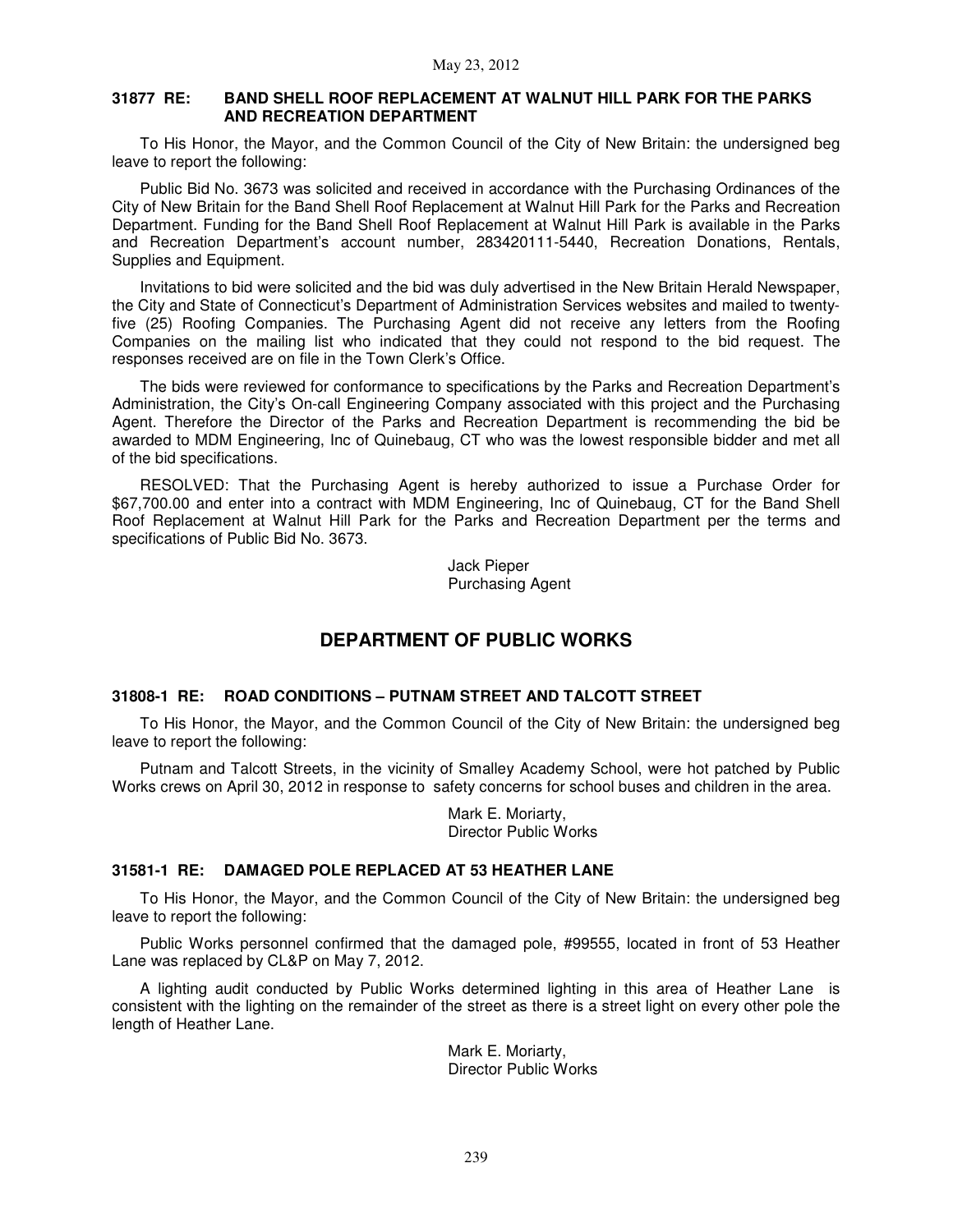### **TAX COLLECTOR**

### **31878 RE: TAX ABATEMENTS, CORRECTIONS AND REFUNDS**

To His Honor, the Mayor, and the Common Council of the City of New Britain: the undersigned beg leave to report the following:

The Collector of Taxes has referred a list of tax abatements, corrections and refunds. Acceptance and adoption is respectfully recommended.

> Cheryl S. Blogoslawski Tax Collector

## **LICENSE COMMITTEE**

### **31851-1 RE: BAZAAR/CARNIVAL – POPE JOHN PAUL II CATHOLIC SCHOOL**

To His Honor, the Mayor, and the Common Council of the City of New Britain: the undersigned beg leave to report the following:

The Committee on Licenses recommended on May 9, 2012 the adoption of the following:

RESOLVED; by the Common Council of the City of New Britain that the Mayor be and is hereby authorized to issue to the Pope John Paul II Catholic School said license as may be issued under Chapter 5, Section 5-15 through 5-22 of the Code of Ordinances for the period of June 20-23, 2012 for the purpose of conducting a bazaar/carnival on the Pope John Paul II Catholic School grounds, 221 Farmington Avenue, New Britain, Conn.

> Alderman Lawrence J. Hermanowski Chair – License Committee

### **31852-1 RE: SACRED HEART CHURCH ANNUAL PARISH FESTIVAL "ODPUST"**

To His Honor, the Mayor, and the Common Council of the City of New Britain: the undersigned beg leave to report the following:

The Committee on Licenses recommended on May 9, 2012 the adoption of the following:

RESOLVED; by the Common Council of the City of New Britain that the Mayor be and is hereby authorized to issue to the Sacred Heart Church Annual Parish Festival "Odpust" said license as may be issued under Chapter 5, Section 5-15 through 5-22 of the Code of Ordinances for Friday, June 29, 2012 and Saturday, June 30, 2012 for the purpose of conducting their annual parish festival "Odpust" on the Sacred Heart Church grounds, Broad Street and Gold Street.

> Alderman Lawrence J. Hermanowski Chair

### **31853-1 RE: DOZYNKI FESTIVAL**

To His Honor, the Mayor, and the Common Council of the City of New Britain: the undersigned beg leave to report the following:

The Committee on Licenses recommended on May 9, 2012 the adoption of the following:

RESOLVED; by the Common Council of the City of New Britain that the Mayor be and he is hereby authorized to issue to the Dozynki Festival said licenses as may be issued under Chapter 5, Section 5-15 through 5-22 of the Code of Ordinances for the period of Saturday, August 25, 2012 and Sunday, August 26, 2012 for the purpose of conducting the Annual "Dozynki" Festival at the Polish Falcon "Polanka" Field on Farmington Avenue, New Britain, Conn.

> Alderman Lawrence J. Hermanowski Chair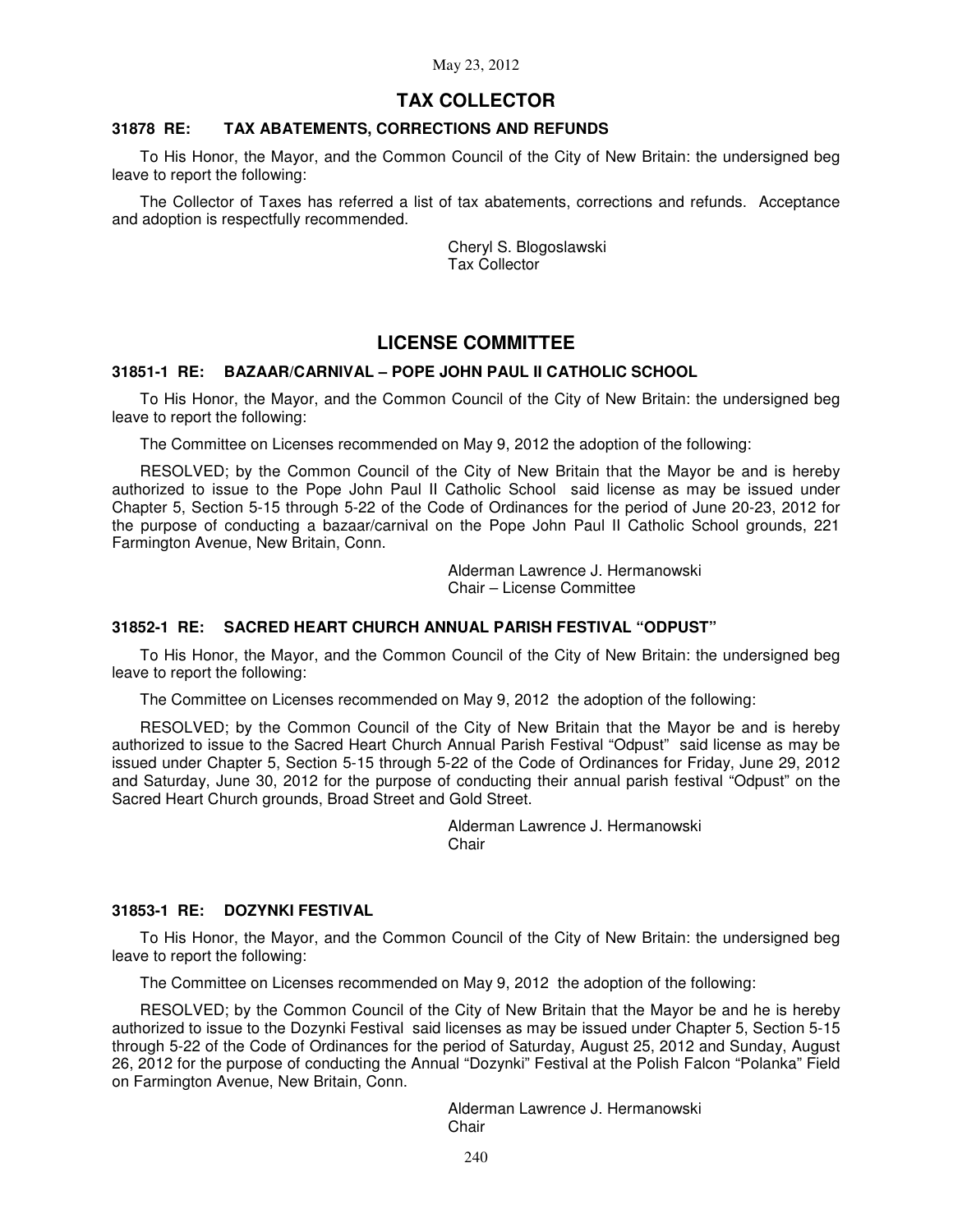## **REPORTS OF LEGISLATIVE COMMITTEES, BOARDS, COMISSIONS AND DEPARTMENTS**

## **PURCHASING DEPARTMENT**

### **31863 RE: COOPERATIVE PURCHASING – COPIER LEASE FOR THE FINANCE DEPARTMENT**

To His Honor, the Mayor, and the Common Council of the City of New Britain: the undersigned beg leave to report the following:

In accordance with City Code of Ordinances, Chapter 2, Article VIII, Division 1, Section 2-538 (a), a purchase order was requested by the Finance Department for the following under the State of Connecticut's Cooperative Purchasing Plan:

Supplier **Description Description Pricing** A&A Office Systems Middletown, CT. Lease of a Savin C9145 Copier

\$228.25/month and \$0.0065 per copy over 99,996 copies annually

The Finance Department requested a purchase order for a five (5) year lease of a multifunctional copier that can copy, print, fax, scan and e-mail. The pricing includes all maintenance, repairs, service toner and supplies excluding paper for 99,996 copies per year. The Finance Department's present multifunctional copier is old and has become unreliable. The copier has become inoperative frequently and needed repairs. The price submitted by A&A Office Systems for this copier is the same as the State of Connecticut's Contract, 04PSX0044 that A&A Office Systems has with them. Funding for this copier lease is available in the Finance Department's account number 001107004-5610, Postage, Copies, Scans.

RESOLVED: That the Purchasing Agent is hereby authorized to issue a Purchase Order and to enter into a five (5) year lease agreement with A&A Office Systems of Middletown, CT for the lease of a copier for the Finance Department at \$228.25 per month with a cost per copy price of \$0.0065 per copy over 99,996 copies annually utilizing the State of Connecticut's Cooperative Purchasing Plan, Contract Award #04PSX0044.

#### Jack Pieper Purchasing Agent

Ald. Trueworthy moved to accept, seconded by Ald. Bielinski. Ald. Trueworthy moved to table, seconded by Ald. Hermanowski. So voted. TABLED.

### **31876 RE: INSTALLATION OF AN EXHAUST SYSTEM FOR THE PARKS AND RECREATION DEPARTMENT**

To His Honor, the Mayor, and the Common Council of the City of New Britain: the undersigned beg leave to report the following:

Public Bid No. 3675 was solicited and received in accordance with the Purchasing Ordinances of the City of New Britain for the Installation of an Exhaust System in the 451 Blake Road Maintenance Garage for the Parks and Recreation Department. The Exhaust System will eliminate harmful exhaust fumes from the building when equipment and vehicles are being repaired. Funding for the purchase and installation of the Exhaust System was approved by the Common Council at their October 13, 2010 meeting, Resolution # 31127-2, Appropriation and Bond Authorization for the purchase of various Capital Equipment and is available in the Parks and Recreation Department's account number, JL#0041900111- 56111, EVAC System for the SQ Maintenance Building.

Invitations to bid were solicited and the bid was duly advertised in the New Britain Herald Newspaper, the City and State of Connecticut's Department of Administration Services websites and mailed to sixteen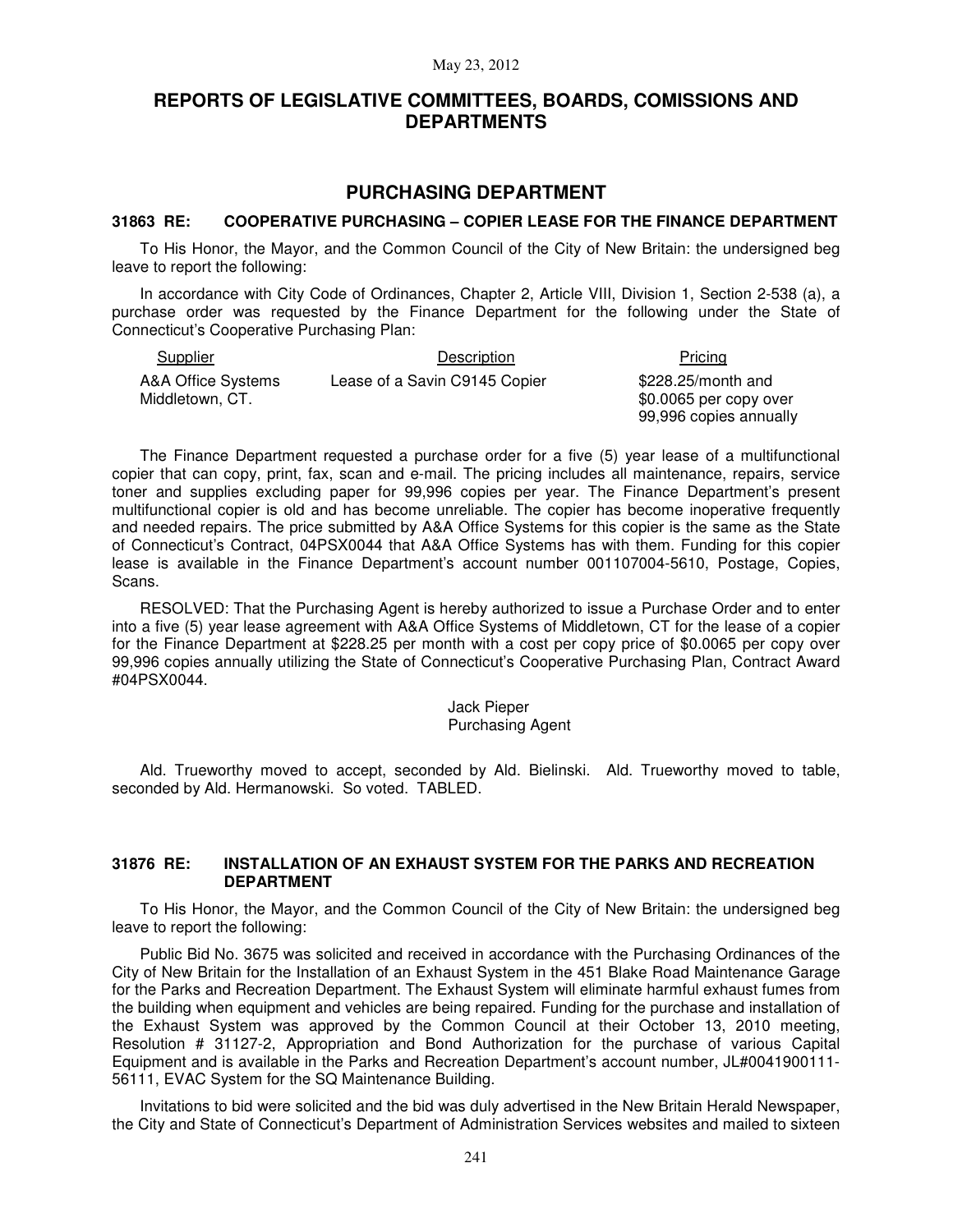(16) Ventilating Companies. The Purchasing Agent did not receive any letters from the Ventilating Companies on the mailing list who indicated that they could not respond to the bid request. The responses received are on file in the Town Clerk's Office.

The bids were reviewed for conformance to specifications by the Parks and Recreation Department's Administration, the City's On-call Engineering Company associated with this project and the Purchasing Agent. Therefore the Director of the Parks and Recreation Department is recommending the bid be awarded to New England Services and Controls, LLC of Moosup, CT who submitted the lowest responsible bid and met all of the bid specifications.

RESOLVED: That the Purchasing Agent is hereby authorized to issue a Purchase Order for \$33,488.00 and enter into a contract with New England Services and Controls, LLC of Moosup, CT for the installation of an Exhaust System in the 451 Blake Road Maintenance Garage for the Parks and Recreation Department per the terms and specifications of Public Bid No. 3675.

> Jack Pieper Purchasing Agent

Ald. Trueworthy moved to accept, seconded by Ald. Bielinski. Ald. Trueworthy moved to table, seconded by Ald. Bielinski. So voted. TABLED.

## **RESOLUTIONS RETURNED FROM COMMITTEE**

### **31851-2 RE: BAZAAR/CARNIVAL – POPE JOHN PAUL II CATHOLIC SCHOOL GROUNDS JUNE 20-23, 2012**

To His Honor, the Mayor, and the Common Council of the City of New Britain: the undersigned beg leave to recommend the adoption of the following:

RESOLVED; by the Common Council of the City of New Britain that the Mayor be and he is hereby authorized to issue to the Pope John Paul II Catholic School, said licenses as may be issued under Chapter 5, Section 5-15 through 5-22 of the Code of Ordinances for the period of June 20-23, 2012 for the purpose of conducting a bazaar/carnival on the Pope John Paul II Catholic School grounds, 221 Farmington Avenue, New Britain, Conn.

Alderman Lawrence Hermanowski

Ald. Hermanowski moved to accept and adopt, seconded by Ald. Black. So voted. Approved by Mayor Timothy O'Brien Jr. the 29th day of May 2012.

### **31852-2 RE: SACRED HEART CHURCH ANNUAL PARISH FESTIVAL – "ODPUST" JUNE 29 & 30, 2012**

To His Honor, the Mayor, and the Common Council of the City of New Britain: the undersigned beg leave to recommend the adoption of the following:

RESOLVED; by the Common Council of the City of New Britain that the Mayor be hereby authorized to issue to the Sacred Heart Church Annual Parish Festival "Odpust" said license as may be issued under Chapter 5, Section 5-15 through 5-22 of the Code of Ordinances for Friday, June 29, 2012 and Saturday, June 30, 2012 for the purpose of conducting their annual parish festival "Odpust" on the Sacred Heart Church grounds, Broad St. and Gold Street.

Alderman Lawrence J. Hermanowski

Ald. Hermanowski moved to accept and adopt, seconded by Ald. Black. So voted. Approved by Mayor Timothy O'Brien Jr. the 29th day of May 2012.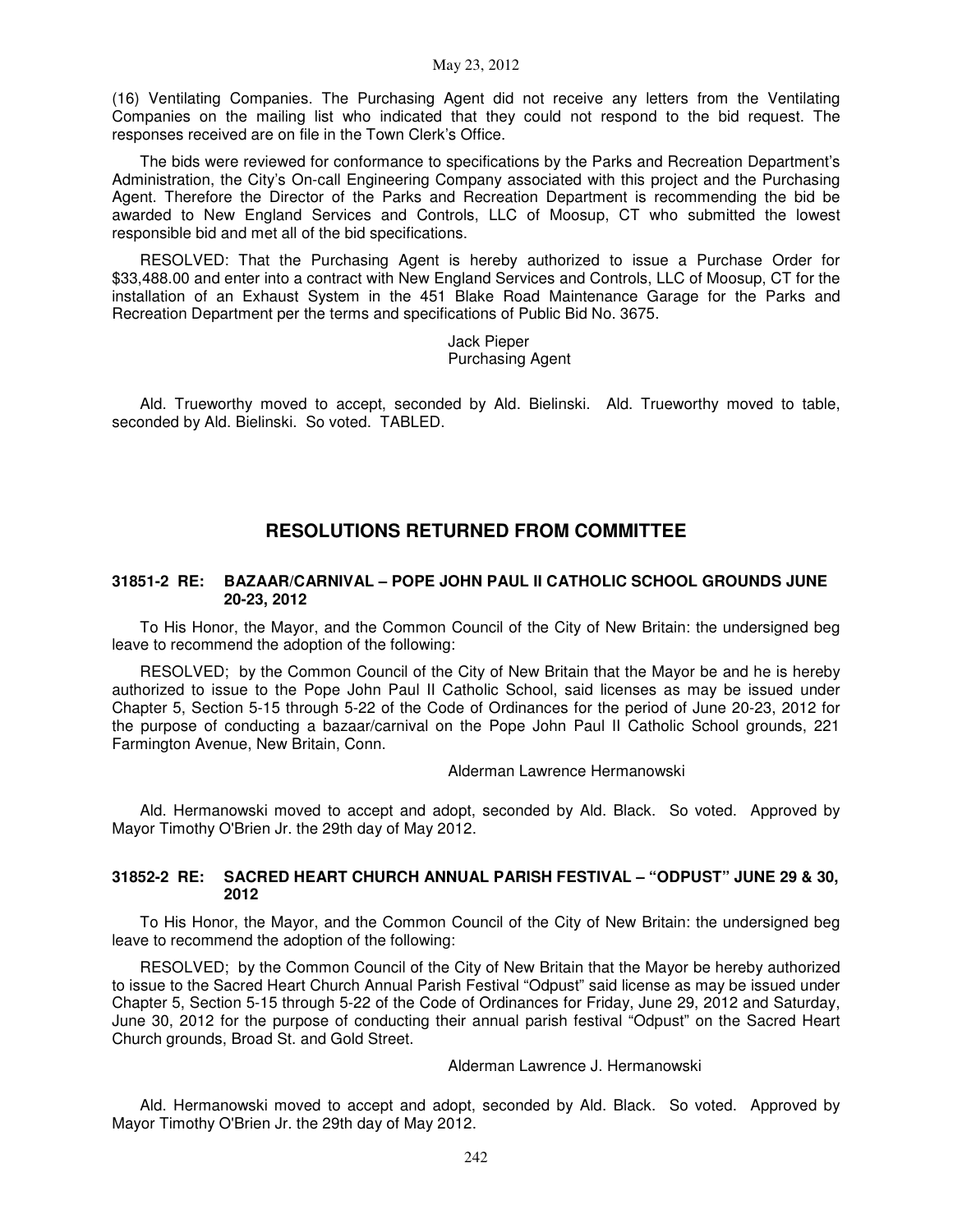#### **31853-2 RE: DOZYNKI FESTIVAL – AUG. 25 AND AUG. 26, 2012**

To His Honor, the Mayor, and the Common Council of the City of New Britain: the undersigned beg leave to recommend the adoption of the following:

RESOLVED; by the Common Council of the City of New Britain that the Mayor be and is hereby authorized to issue to the Polish Council of Greater New Britain, said licenses as may be issued under Chapter 5, Section 5-15 through 5-22 of the Code of Ordinances for the period of Saturday, August 25, 2012 and Sunday, August 26, 2012 for the purpose of conducting the Annual "Dozynki" Festival at the Polish Falcon "Polanka" Field on Farmington Avenue, New Britain, Conn.

#### Alderman Lawrence Hermanowski

Ald. Hermanowski moved to accept and adopt, seconded by Ald. Black. So voted. Approved by Mayor Timothy O'Brien Jr. the 29th day of May 2012.

## **NEW BUSINESS**

## **RESOLUTIONS**

### **31879 RE: EXTENSION OF CURRENT CONTRACT FOR THE EXAMINATION OF LAND RECORD INDEXES IN THE TOWN CLERK'S OFFICE**

To His Honor, the Mayor, and the Common Council of the City of New Britain: the undersigned beg leave to recommend the adoption of the following:

Whereas, Connecticut State Statutes require appointment of a person to examine municipal indexes of land records and to note a report in writing to the Town and City Clerk all errors and omission; and,

Whereas, these professional services have been performed by Donald S. Lukowski & Associates for the past several years; and,

Whereas, the scope of services includes a general review and verification of all documents recorded in the published volumes against a book and page listing furnished by the City of New Britain; verifiable items include names, volume, page, description, type of document and date of recordation; and,

Whereas, the audit is performed for each of the twelve months of the year and a correction sheet is submitted to the Town and City Clerk monthly listing all corrections; following the completion of a calendar year audit, a state examination and inspection certificate is issued for subsequent submission to the State of Connecticut Public Records Administrator; and,

Whereas, authorization is requested to extend the current contractual agreement for an additional term through June 30, 2014; and

Whereas, the annual cost of such services is not to exceed \$11,550 contingent upon annual funding made by the Common Council for this purpose; therefore, be it

Resolved that the Purchasing Agent is hereby authorized to execute a contract amendment with Donald S. Lukowski & Associates for the proposed services and cost stated above through June 30, 2014.

Alderman Carlo Carlozzi, Jr.

Ald. Carlozzi moved to accept and adopt, seconded by Ald. Trueworthy. So voted. Approved by Mayor Timothy O'Brien Jr. the 29th day of May 2012.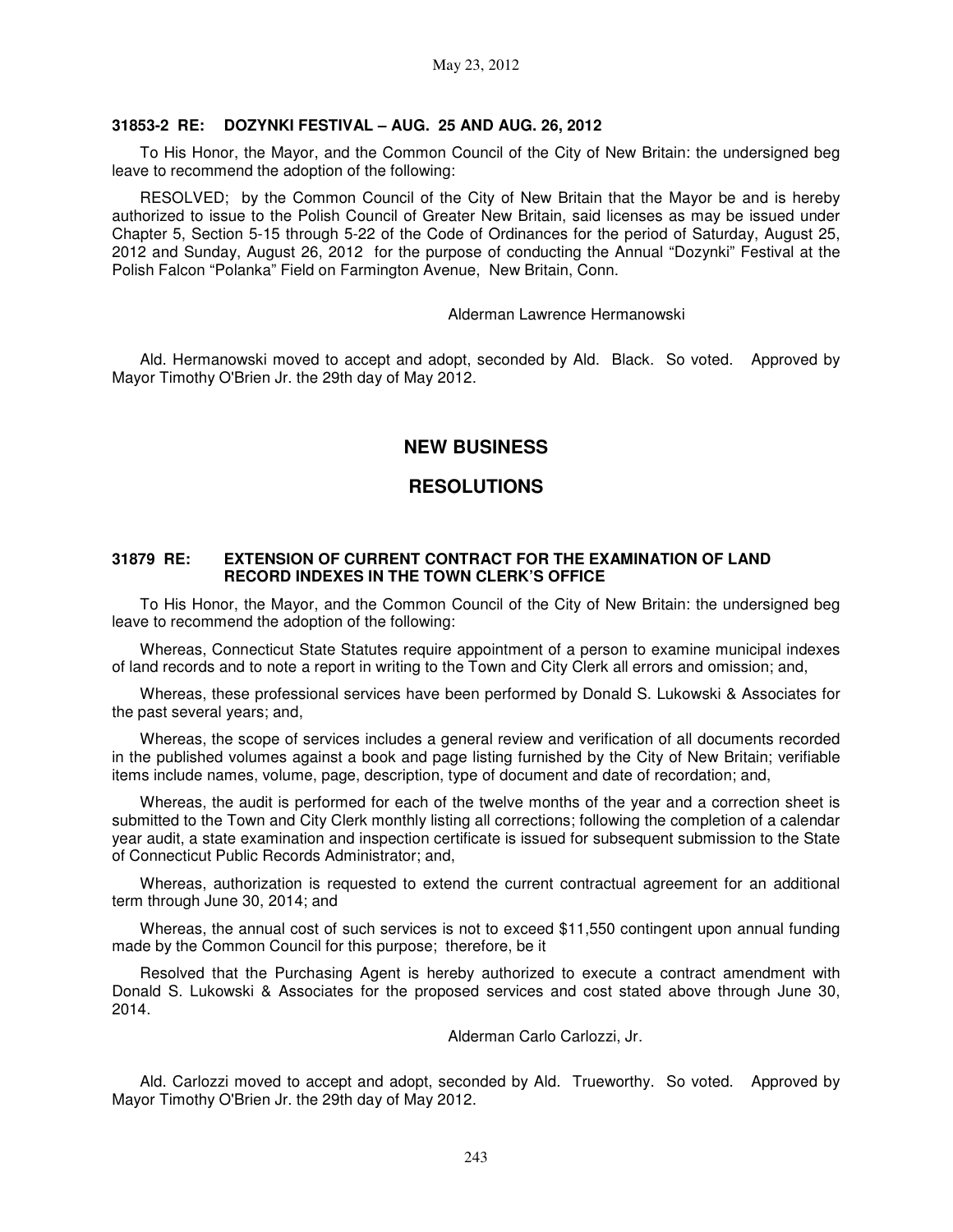### **31880 RE: BID FOR FUEL FOR PUBLIC WORKS AND VARIOUS OTHER CITY DEPARTMENTS TO BE AWARDED AT THE TIME OF THE BID OPENING**

To His Honor, the Mayor, and the Common Council of the City of New Britain: the undersigned beg leave to recommend the adoption of the following:

Whereas, the Department of Public Works budget includes monies for fuel for Public Works and various other City Department vehicles;

Whereas, the purchasing agent annually solicits bids for both diesel and unleaded fuel;

Whereas, in the past prices have increased during the period between the bid opening and the Common Council approving the bid for award;

Whereas, due to the volatility of the energy market, contractors have begun including language in their bids that prices may be subject to change if the bid is not awarded promptly;

Therefore, Be It Resolved, the purchasing agent is authorized to award the bid to the lowest responsible bidder at the time of the bid opening and report the bid results to the Common Council.

> Alderwoman Tonilynn Collins Alderwoman Eva Magnuszewski Alderman Carlo Carlozzi, Jr. Alderman Wilfredo Pabon Alderman Emmanuel Sanchez

Ald. Sanchez moved to accept and adopt, seconded by Ald. Collins. So voted. Approved by Mayor Timothy O'Brien Jr. the 29th day of May 2012.

### **31881 RE: BUDGET FOR DOWNTOWN DISTRICT-FISCAL YEAR 7/1/12 THRU 6/30/2013 – RECOMMENDED LEVY OF 3.7 MILLS**

To His Honor, the Mayor, and the Common Council of the City of New Britain: the undersigned beg leave to recommend the adoption of the following:

WHEREAS; the New Britain Downtown District was created in 1983 by majority vote of the property owners within the district in accordance with a resolution of the Common Council of the City of New Britain, and as amended by a resolution; and

WHEREAS; by requirement of Chapter of the Connecticut General Statutes and of Section VI, paragraph 1 (a) of the Ordinances establishing the district, the district budget as approved by a general meeting of property owners in the district is to be submitted to the City Treasurer, and a levy upon taxable interests in real property in the district is to be recommended to the Common Council; and

WHEREAS; at a general meeting of district property owners held on May 22, 2012 the attached budget was approved for submission to the City Treasurer; and

WHEREAS; the property owners approved a levy upon taxable interests of 3.7 mills (up from 3.5 mills) for the municipal fiscal year beginning July 1, 2012, NOW, THEREFORE, BE IT

RESOLVED; that the Common Council of the City of New Britain acknowledges receipt of the budget for the New Britain Downtown District for the fiscal year beginning July 1, 2012 and ending on June 30, 2013, as approved by a majority of the property owners of this municipal special services district established within the boundaries of the City of New Britain; and BE IT FURTHER

RESOLVED; that in accordance with Section 7-339r(d) of the Connecticut General Statutes, the Common Council shall impose the recommended levy of 3.7 mills for the municipal fiscal year beginning July 1, 2012, on the taxable interest in real property in such district, as described in Section III, paragraph 1 of the ordinance establishing the district, and such levy shall be in addition to the regular municipal levy for the benefit of the district.

#### Alderman Wilfredo Pabon

#### Minority Leader

Ald. Pabon moved to accept and adopt, seconded by Ald. Bielinski. So voted. Approved by Mayor Timothy O'Brien Jr. the 29th day of May 2012.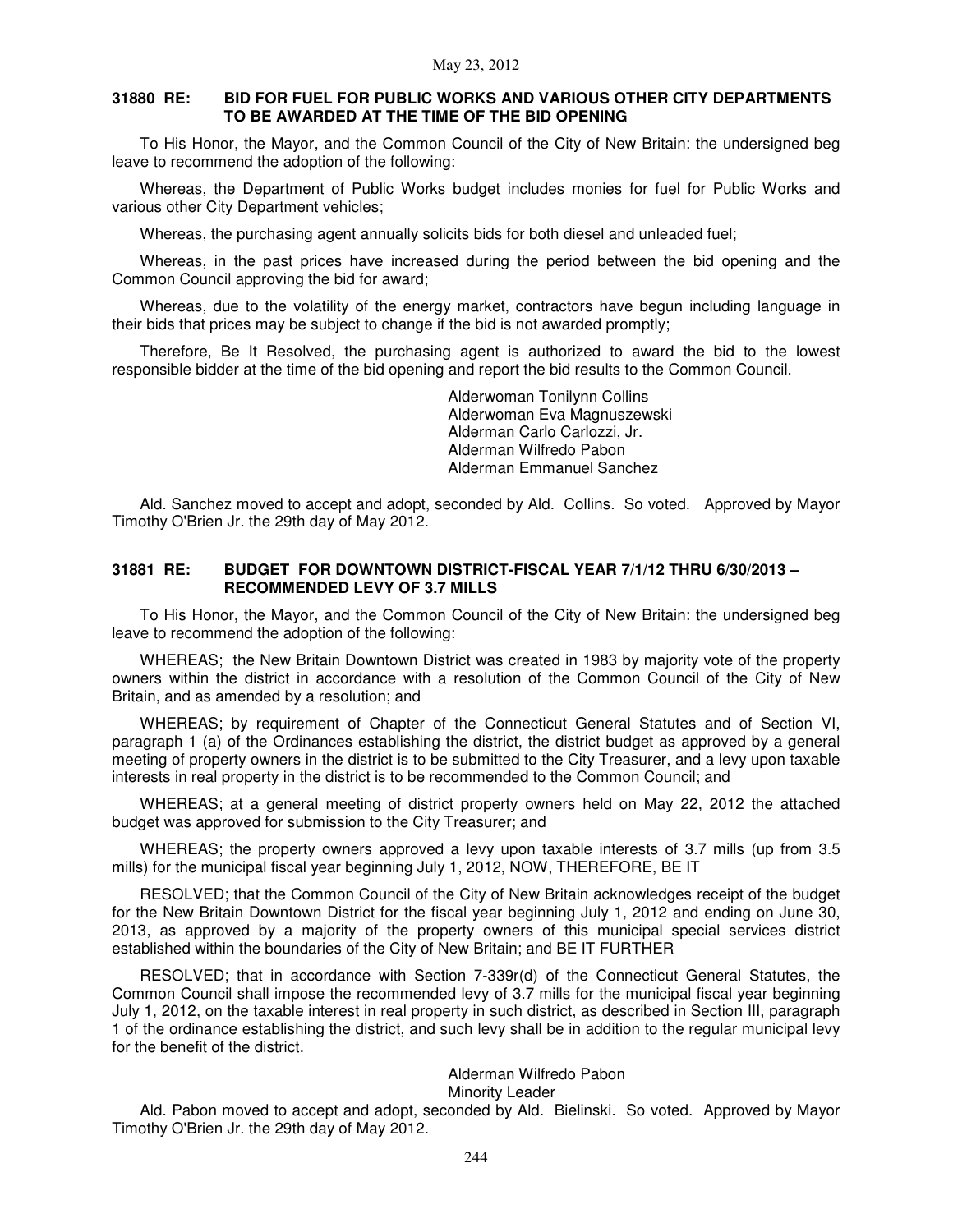### **31882 RE: AUTHORIZING THE MAYOR TO APPLY FOR JUSTICE ASSISTANCE GRANT IN THE SUM OF \$42,000**

To His Honor, the Mayor, and the Common Council of the City of New Britain: the undersigned beg leave to recommend the adoption of the following:

WHEREAS, the Bureau of Justice Assistance (BJA), has Violence Reduction Grant funding available for police departments through the Office of Policy and Management, and,

WHEREAS, these funds are to be used to investigate gang, gun and drug related crimes, address robberies, murder, gangs and assaults in and around a Neighborhood Revitalization Zone (NRZ)and support police public service outreach programs, and,

WHEREAS, there is no requirement for a cash match, and,

WHEREAS, these funds, in the amount of \$42,000, will be used as set forth in the budget listed below, THEREFORE, BE IT

RESOLVED, that Mayor Timothy O'Brien be granted permission to apply for a Justice Assistance Grant in the sum of \$42,000, as follows:

| Revenue:<br>269211140-4223                                                            | Federal Revenue                                                                                                                                                        | \$42,000                                                |  |
|---------------------------------------------------------------------------------------|------------------------------------------------------------------------------------------------------------------------------------------------------------------------|---------------------------------------------------------|--|
| Expenditures:<br>269211140-5122<br>269211140-5122<br>269211140-5122<br>269211140-5813 | OT - Patrol/Secutity<br>OT - Investigations<br>OT-Neighborhood Patrols<br><b>Friends of Willow Park</b><br><b>Total Expenditures</b>                                   | \$11,200<br>\$14,800<br>\$14,000<br>\$2,000<br>\$42,000 |  |
|                                                                                       | Ald. Suzanne Bielinski - Police Liaison<br>Ald. Carlo Carlozzi, Jr. - Police Liaison<br>Ald. Roy Centeno - Police Liaison<br>Ald. Lawrence Hermanowski- Police Liaison |                                                         |  |

Ald. Wilfredo Pabon - Police Liaison

Ald. Emmanuel Sanchez - Police Liaison

Ald. Bielinski moved to accept and adopt, seconded by Ald. Sanchez. So voted. Approved by Mayor Timothy O'Brien Jr. the 29th day of May 2012.

### **31883 RE: PROPOSED AMENDMENT TO SEC. 5-17 OF THE ORDINANCES CLARIFYING THE LICENSING REQUIREMENTS FOR AMUSEMENT ACTIVITIES HELD ON PRIVATE PROPERTY**

PROPOSED AMENDMENT ON FILE IN THE TOWN CLERK'S OFFICE.

Alderman Lawrence J. Hermanowski

Ald. Hermanowski moved to accept and refer to the Committee on Administration, Finance and Law, seconded by Ald. Bielinski. So voted. Approved by Mayor Timothy O'Brien Jr. the 29th day of May 2012.

### **31884 RE: DELAY IN THE IMPLEMENTATION OF THE REVALUATION FROM OCT. 1, 2012 TO OCT. 1, 2013**

To His Honor, the Mayor, and the Common Council of the City of New Britain: the undersigned beg leave to recommend the adoption of the following:

WHEREAS, on April 18, 2012 the State of Connecticut Legislature passed Special Act 12-2 which allows five municipalities, including New Britain, to delay the revaluation from October 1, 2012 to October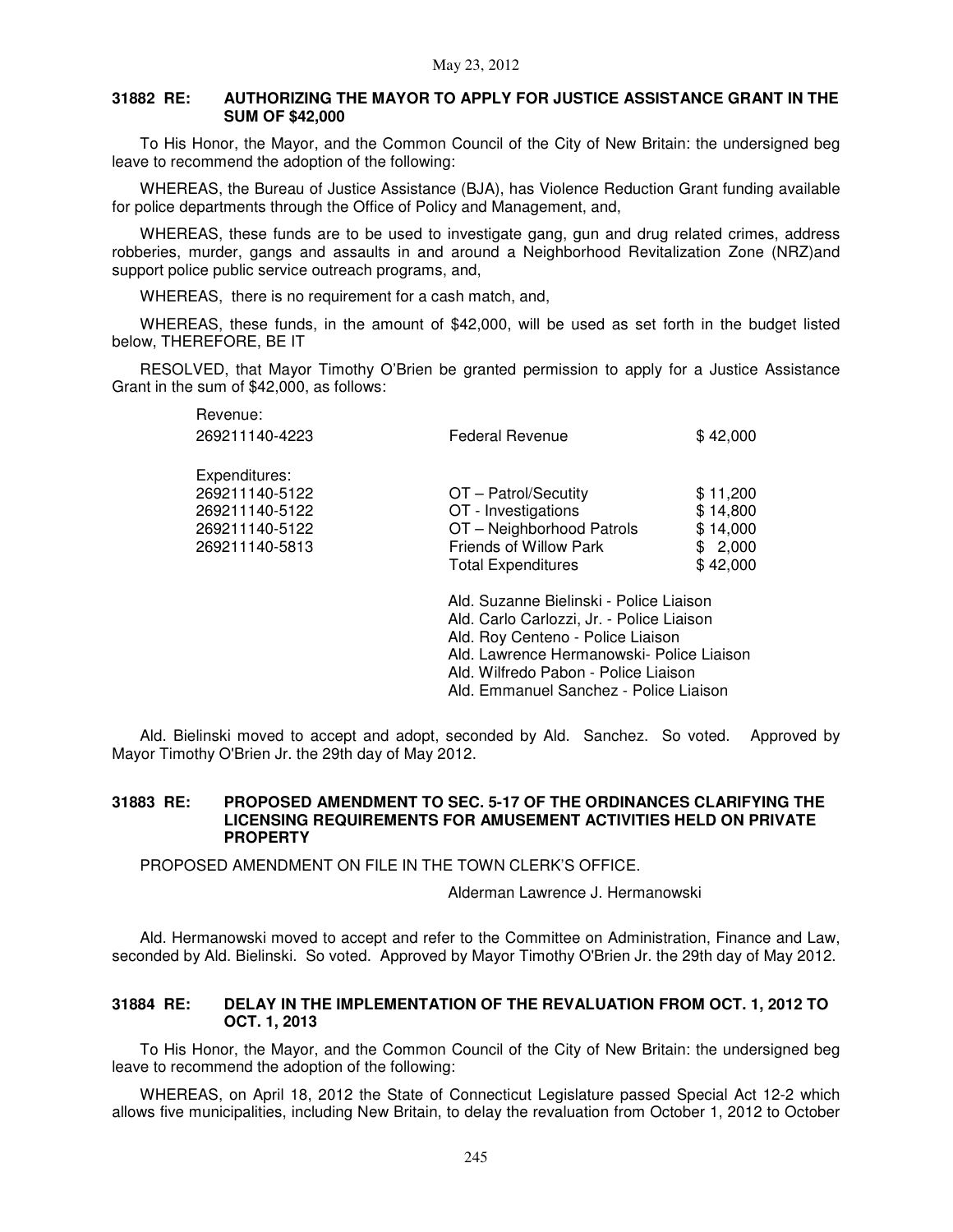1, 2013 provided the decision to delay the revaluation date is approved by the municipality's legislative body; and

WHEREAS, if the revaluation is delayed until October 1, 2013, the next revaluation will still be required to be completed effective for the October 1, 2017 grand list; and

WHEREAS, it is in the best economic and financial interests of the City of New Britain to delay the required revaluation from October 1, 2012 until October 1, 2013; now, therefore, be it

RESOLVED, that pursuant to Special Act 12-2, the Common Council approves a delay in the implementation of the revaluation from October 1, 2012 to October 1, 2013 and be it further resolved that Timothy E. O'Brien, Jr., Mayor, be and is hereby authorized to execute on behalf of the City of New Britain any and all documents with Vision Government Solutions which are necessary to delay the implementation of the revaluation until October 1, 2013..

### Alderman Michael Trueworthy

Ald. Trueworthy moved to accept and adopt, seconded by Ald. Bielinski. So voted. Approved by Mayor Timothy O'Brien Jr. the 29th day of May 2012.

Ald. Trueworthy moved the Council enter into Executive Session to discuss negotiations regarding resolutions 31885, 31886, 31887, and 31888(10), and that they be accompanied by the Mayor and the Corporation Counsel for all items, and by Bill Carroll for items 31885, 31886, and 31887. Motion seconded by Ald. Bielinski. Roll call vote – all members voted in favor.

Executive Session began at 8:57 p.m.

The Council voted to return to regular order at 9:55 p.m. on motion of Ald. Trueworthy, seconded by Ald. Bielinski.

## **RESOLUTIONS**

### **31885 RE: THE PROPOSED SALE OFLOTS 9 AND 10 AT PINNACLE BUSINESS PARK TO POLAMER PRECISION FOR NOT LESS THAN \$500,000.00**

To His Honor, the Mayor, and the Common Council of the City of New Britain: the undersigned beg leave to recommend the adoption of the following:

Resolution Summary: PURPOSE: To convey approximately 8 plus acres of City owned property to the Polamer Precision for the construction and operation of advanced technological aerospace manufacturing facility.

WHEREAS, the City of New Britain currently owns the property known as Pinnacle Business Park; and

WHEREAS, said property contains forty-four acres and is appropriate for economic development; and

WHEREAS, Polamer Precision is seeking to expand its manufacturing operation; and

WHEREAS, The City of New Britain has a strong commitment to redevelopment and economic growth, including job creation and Grand list growth; and

WHEREAS, Polamer Precision is a successful advanced aerospace manufacturer and currently employs more than fifty employees; and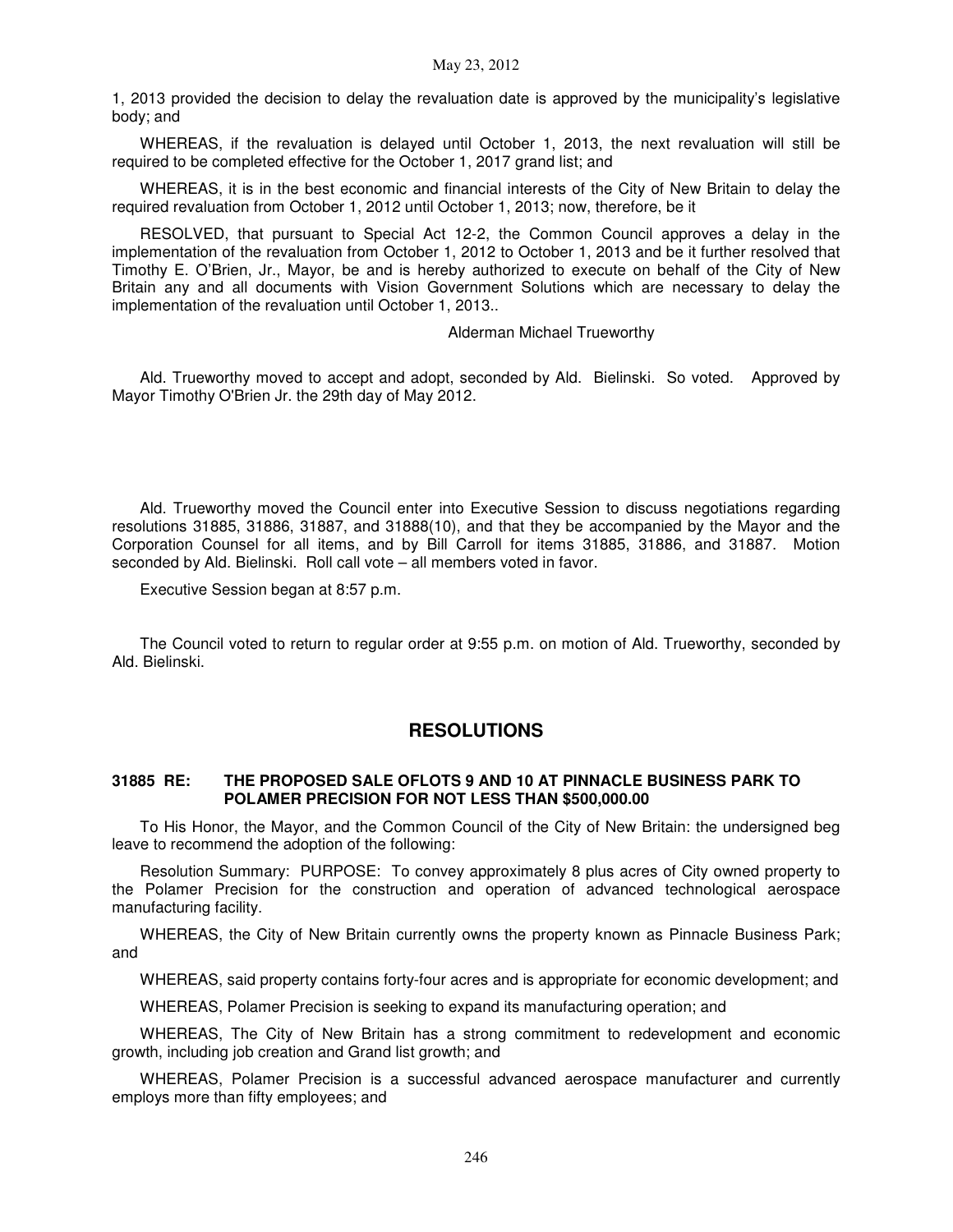WHEREAS, Polamer Precision desires to expand its manufacturing operation and purchase said property for the construction of an advanced aerospace manufacturing facility; and

WHEREAS, once the Project is completed, a building in excess of 150,000 square feet will have been constructed and new jobs created; and

WHEREAS, in order to successfully develop the Project Polamer Precision has determined that the lots 9 and 10 located at Pinnacle Business Park are the most viable location to construct the Project; and

WHEREAS, Polamer Precision has offered to purchase from the City of New Britain these two lots for a sale price of Five Hundred Thousand Dollars (\$500,000.00).

WHEREAS, Polamer Precision because its expected rapid growth would like the first right to refusal for two more adjacent lots; now, therefore, be it

RESOLVED, That Timothy E. O'Brien, Jr., Mayor, be and is hereby authorized to execute on behalf of the City of New Britain a Purchase and Sales agreement with Polamer Precision for property known as Pinnacle Business Park Lots 9 and 10 and to execute any and all documents necessary for the conveyance of said property in accordance with the terms of said agreement at a sale price of not less than Five Hundred Thousand Dollars (\$500,000.00) and to provide a first right of refusal for Lot 8.

> Alderman Carlo Carlozzi, Jr. Alderman Michael Trueworthy Alderman David DeFronzo

Ald. Trueworthy moved to accept and refer to the Zoning sub-committee of the Committee on Planning, Zoning and Housing, seconded by Ald. Bielinski. So voted. Approved by Mayor Timothy O'Brien Jr. the 29th day of May 2012.

### **31886 RE: PROPOSED SALE OF 80 GOLD STREET TO CONFECTIONERY ARTS INTERNATIONAL, LLC FOR NOT LESS THAN \$35,000.00**

To His Honor, the Mayor, and the Common Council of the City of New Britain: the undersigned beg leave to recommend the adoption of the following:

WHEREAS, The City of New Britain is committed to business development and economic revitalization of the Broad Street area; and

WHEREAS, The City of New Britain Housing Site Development Agency owns a vacant lot located at 80 Gold Street; and

WHEREAS, Confectionery Arts International, LLC is a business established in 1997 and has been successfully operating in New Britain for approximately six (6) years; and

WHEREAS, Mark Czerczak is a Member of Confectionery Arts International, LLC; and

WHEREAS, Confectionery Arts International, LLC has currently twelve (12) employees that produce confectionary and bakery items including cake mixes, icings, filling and decorations; and

WHEREAS, Confectionery Arts International, LLC is looking to expand its business operation and hire additional employees and provide off street parking for its customers; and

WHEREAS, The City of New Britain has received a request for the purchase of this real property from Confectionery Arts International, LLC for a total of Thirty Five Thousand Dollars (\$35,000.00) and other valuable consideration; now, therefore, be it

RESOLVED, That Timothy E. O'Brien, Jr., Mayor, be and is hereby authorized to execute on behalf of the Housing Site Development Agency a Purchase and Sales agreement with Confectionery Arts International, LLC or an entity formed by its Member Mark Czerczak for the purpose of economic development of a bakery operation for the property known as 80 Gold Street and to execute any and all documents necessary for the conveyance of said property in accordance with the terms of said agreement at a sale price of not less than Thirty Five Thousand Dollars (\$35,000.00) and to retain an easement for public parking during emergency parking bans.

Alderman Michael Trueworthy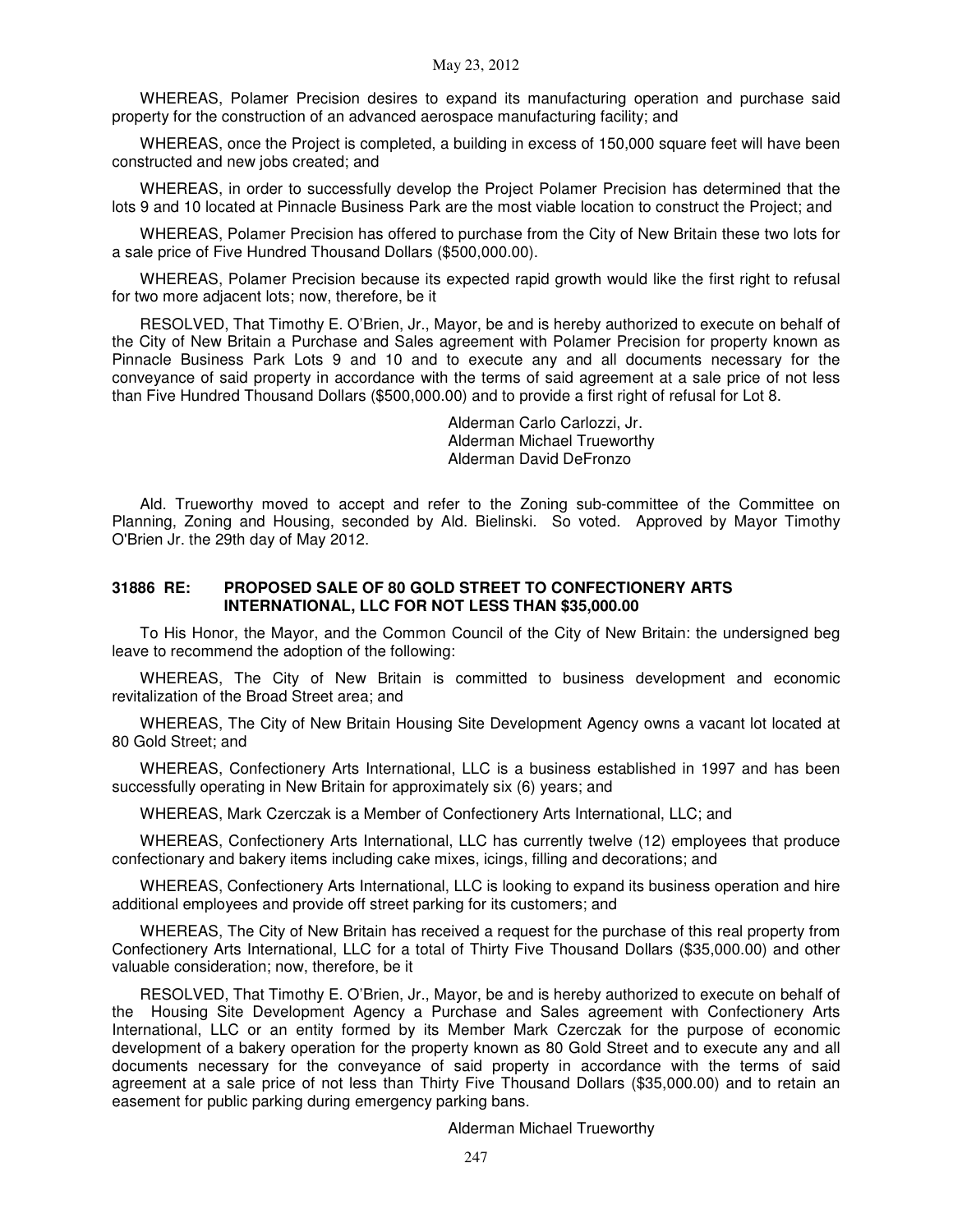Ald. Trueworthy moved to accept and refer to the Zoning sub-committee of the Committee on Planning, Zoning and Housing, seconded by Ald. Bielinski. So voted. Approved by Mayor Timothy O'Brien Jr. the 29th day of May 2012.

### **31887 RE: THE PROPOSED SALE OF 179 BROAD ST. TO CONFECTIONERY ARTS INTERNATIONAL, LLC FOR NOT LESS THAN \$25,000.00**

To His Honor, the Mayor, and the Common Council of the City of New Britain: the undersigned beg leave to recommend the adoption of the following:

WHEREAS, The City of New Britain is committed to business development and economic revitalization of the Broad Street area; and

WHEREAS, The City of New Britain owns a vacant lot located at 179 Broad Street; and

WHEREAS, Confectionery Arts International, LLC is a business established in 1997 and has been successfully operating in New Britain for approximately six (6) years; and

WHEREAS, Mark Czerczak is a Member of Confectionery Arts International, LLC; and

WHEREAS, Confectionery Arts International, LLC has currently twelve (12) employees that produce confectionary and bakery items including cake mixes, icings, filling and decorations; and

WHEREAS, Confectionery Arts International, LLC is looking to expand its business operation and hire additional employees and provide off street parking for its customers; and

WHEREAS, The City of New Britain has received a request for the purchase of this real property from Confectionery Arts International, LLC for a total of Twenty Five Thousand Dollars (\$25,000.00) and other valuable consideration; now, therefore, be it

RESOLVED, That Timothy E. O'Brien, Jr., Mayor, be and is hereby authorized to execute on behalf of the City of New Britain Purchase and Sales agreement with Confectionery Arts International, LLC or an entity formed by its Member Mark Czerczak for the purpose of economic development of a bakery operation for the property known as 179 Broad Street and to execute any and all documents necessary for the conveyance of said property in accordance with the terms of said agreement at a sale price of not less than Twenty Five Thousand Dollars (\$25,000.00) and to retain an easement for public parking during emergency parking bans.

#### Alderman Michael Trueworthy

Ald. Trueworthy moved to accept and refer to the Zoning sub-committee of the Committee on Planning, Zoning and Housing, seconded by Ald. Bielinski. So voted. Approved by Mayor Timothy O'Brien Jr. the 29th day of May 2012.

### **31888 RE: THE ACQUISITION OF 608-626 MAIN STREET FROM BAINBRIDGE STREET REALTY, INC. – NOT TO EXCEED \$22,000**

To His Honor, the Mayor, and the Common Council of the City of New Britain: the undersigned beg leave to recommend the adoption of the following:

WHEREAS, Bainbridge Street Realty, Inc. presently holds title to a certain parcel of land containing .25 acres, more or less, located at 608-626 Main Street; and

WHEREAS, The property has been a detraction to the neighborhood for many years; and

WHEREAS, Once the City of New Britain acquires said real property it can aggressively market the property for immediate improvement and development; and

WHEREAS, The City of New Britain is desirous of acquiring this real property and improving the quality of life for the Broad Street Neighborhood and; now, therefore, be it

RESOLVED, That Mayor Timothy E. O'Brien, Jr. be and is hereby authorized to enter into an Agreement with Bainbridge Street Realty, Inc. for the purchase of real property located at 608-626 Main Street for a sum not to exceed Twenty Two Thousand Dollars (\$22,000.00); now, therefore, be it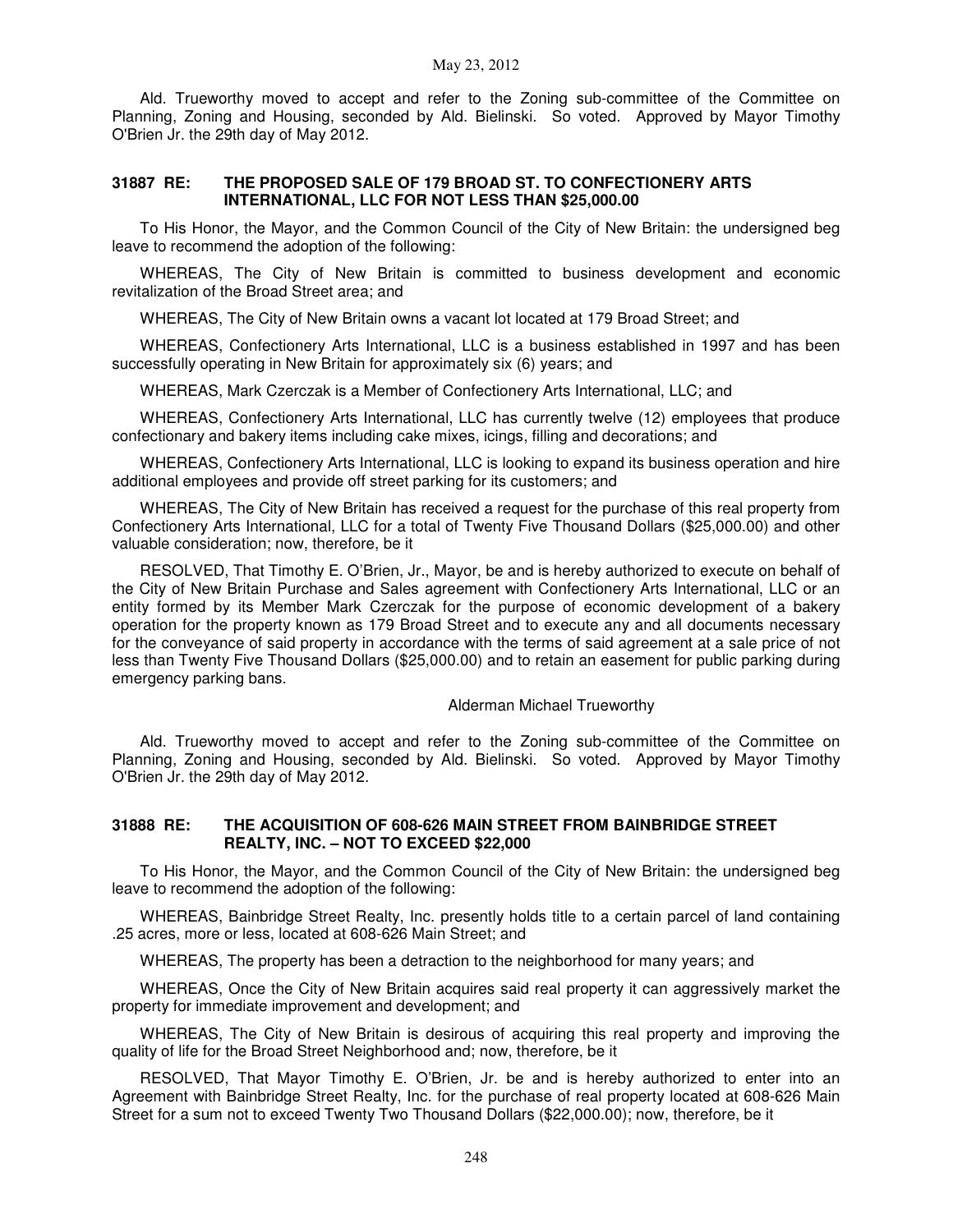### May 23, 2012

FUTHER RESOLVED, That Mayor Timothy E. O'Brien, Jr. be and is hereby authorized to execute on behalf of the City of New Britain any and all instruments and/or documents necessary in connection with the acquisition of said real property.

> Alderman Michael Trueworthy President of the Common Council

Alderman Lawrence Hermanowski Alderman Emmanuel Sanchez

Ald. Hermanowski moved to accept and adopt, seconded by Ald. Sanchez. So voted. Approved by Mayor Timothy O'Brien Jr. the 29th day of May 2012.

There being no further business to come before the Council, Ald. Trueworthy moved to adjourn, seconded by Ald. Bielinski. So voted. Meeting adjourned at 10:21 p.m.

ATTEST: Peter J. Denuzze, City Clerk